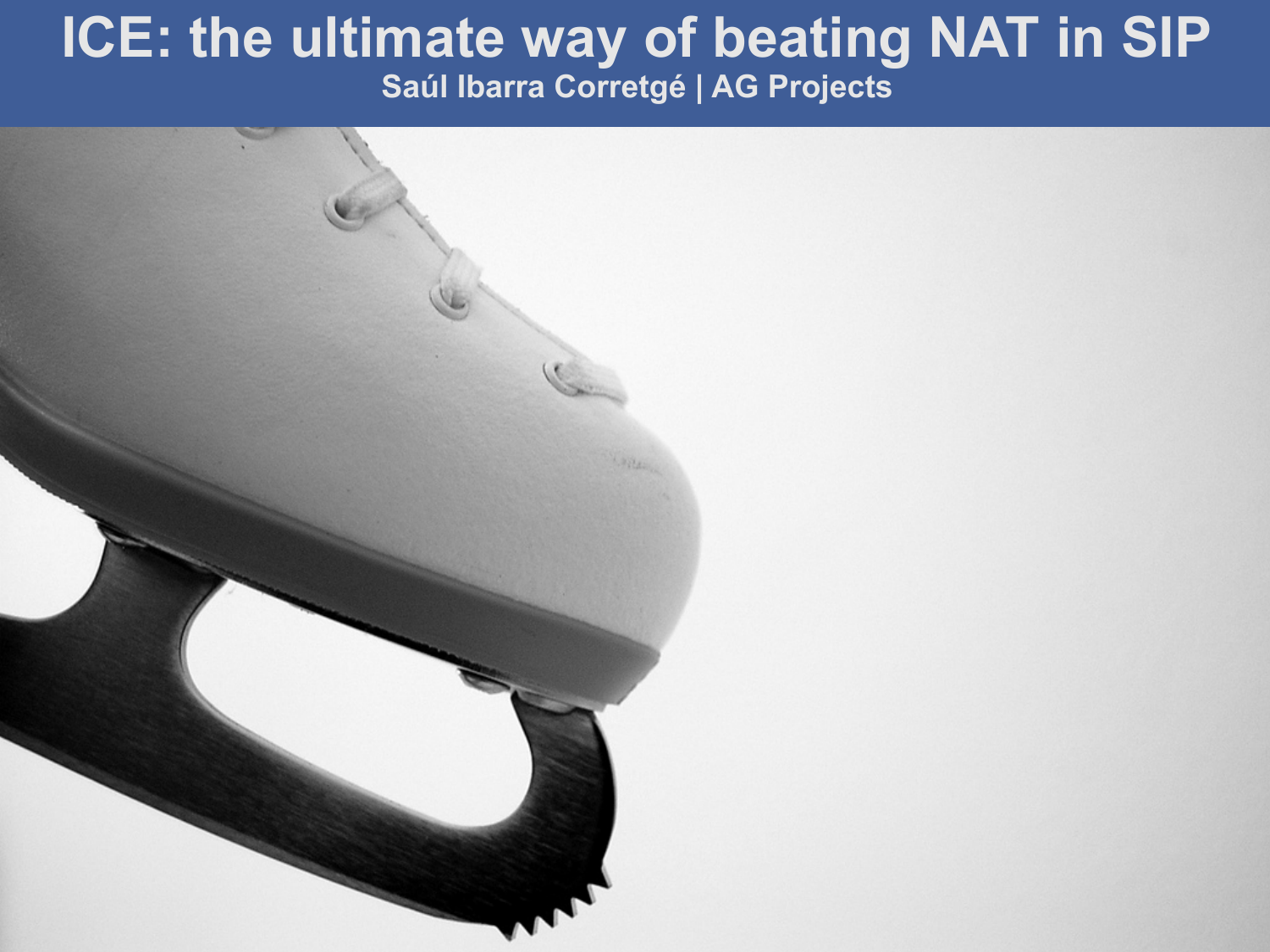#### **Index**

- How NAT affects SIP
- Solving the problem
	- In the client
	- $\cdot$  In the network
- ICE: the ultimate solution
- Why ICE <del>doesn't</del> didn't work
- Fixing ICE in the server
	- **OpenSIPS**
	- MediaProxy
- What about IPv6?
- Q&A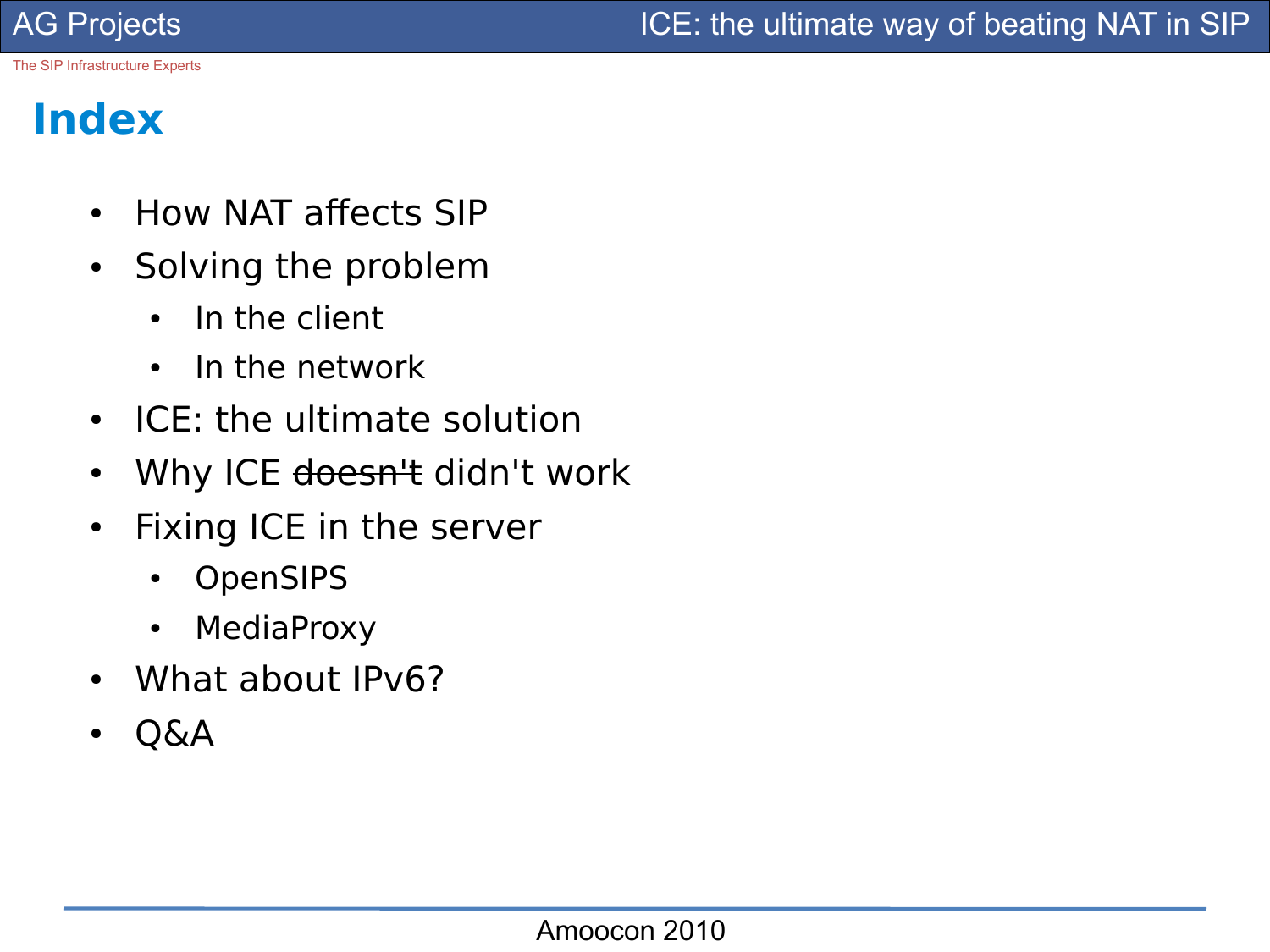#### **How NAT afects SIP**

- Internet providers use NATs
	- Multiplex private addresses into a single public one
	- 'Hide' inner network from the outside
- NATs create a binding between the internal/private address and the external/public
- IP and port in the packets is modified with the binding information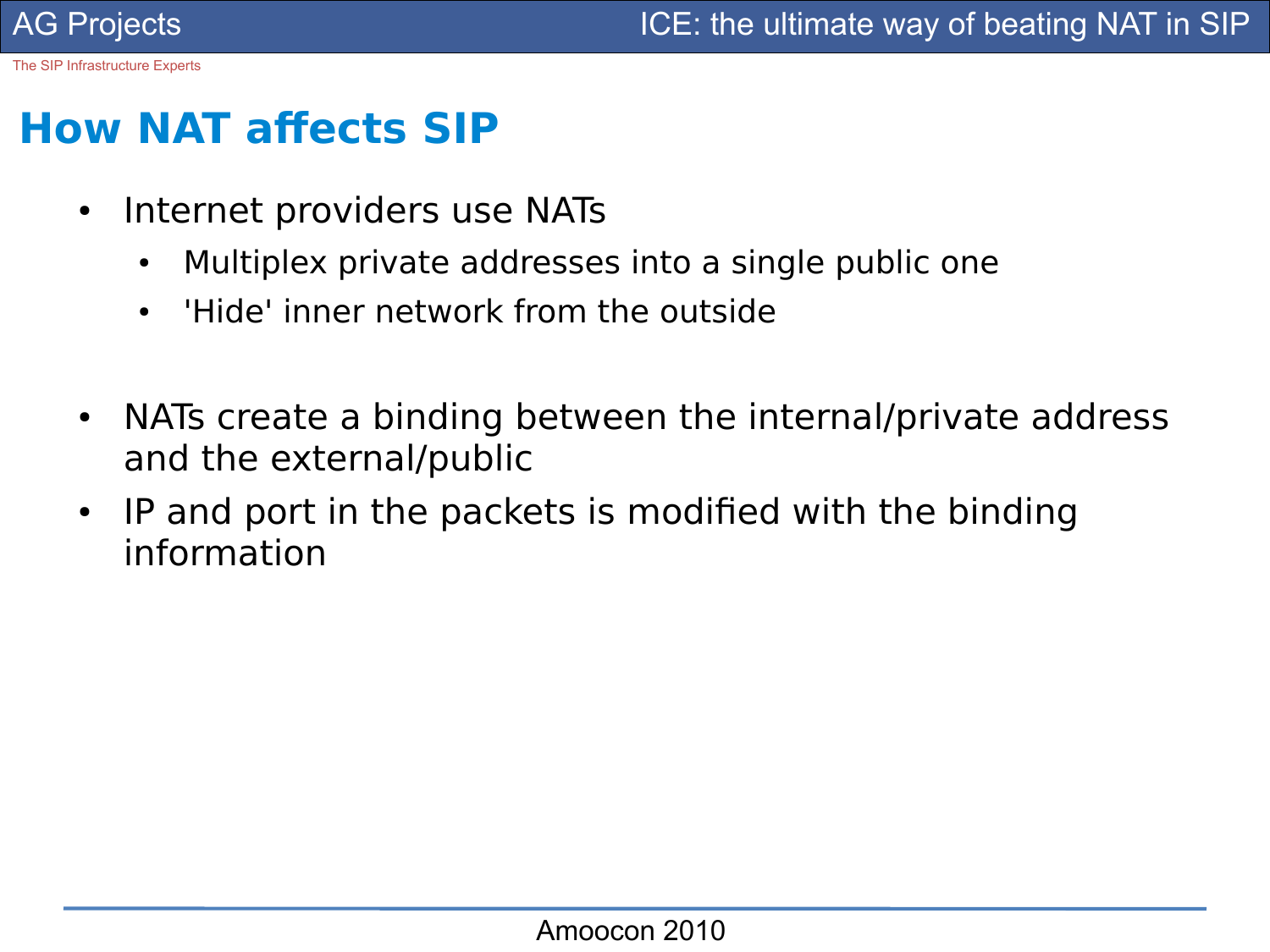

AG Projects **ICE:** the ultimate way of beating NAT in SIP

The SIP Infrastructure Experts

#### **How NAT afects SIP (II)**

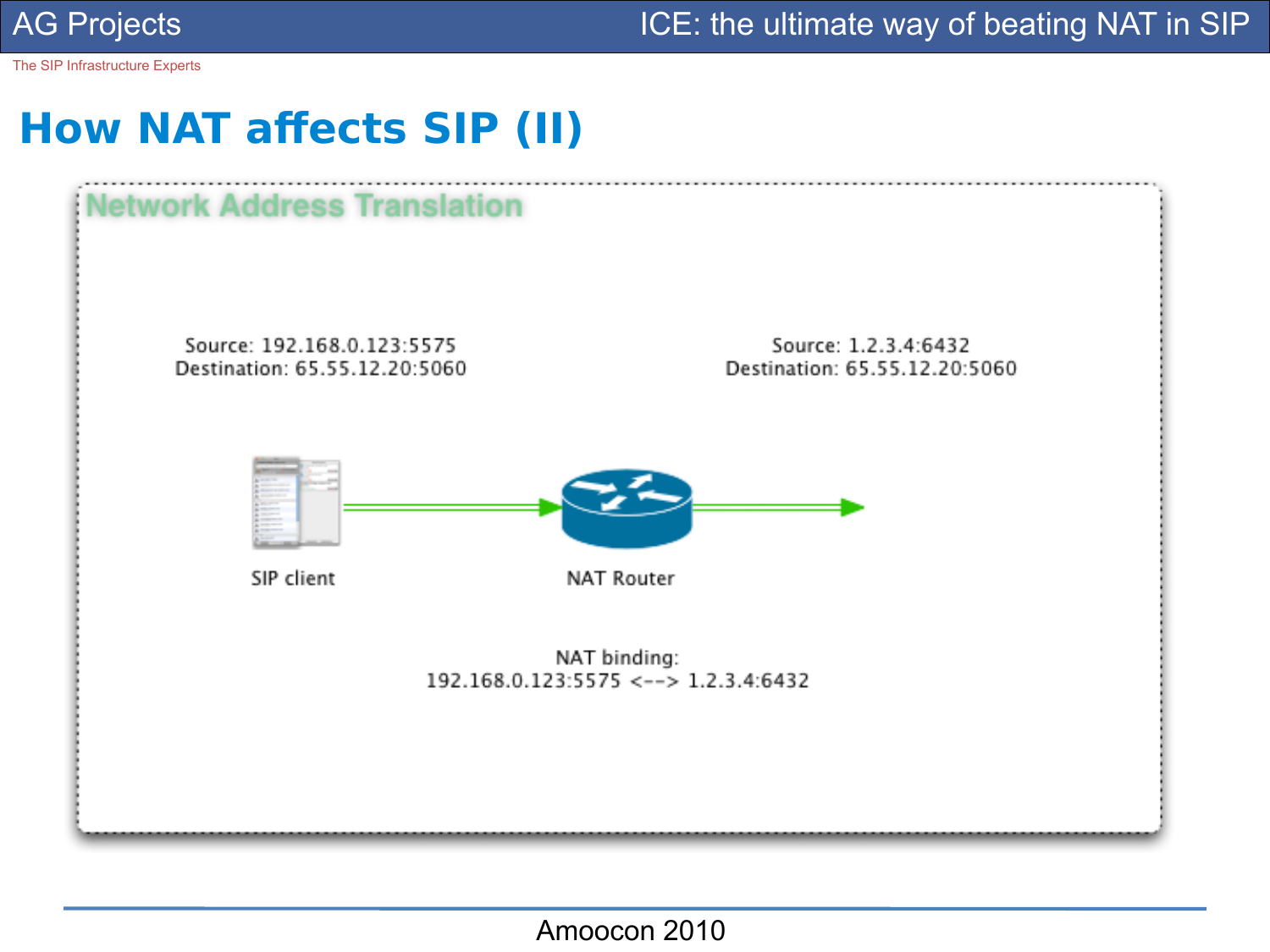#### **How NAT afects SIP (III)**

- This changes in the source IP/port affect SIP because it will contain private IP addresses
	- Contact header: in REGISTER requests it will be used for targeting incoming INVITEs
	- SDP: target address and port for media
- This results in one way audio / no media at all!
- Can this be solved?
	- Contact header for REGISTER: a proxy can use the received IP/port.
	- SDP: hard to solve, as ports are dynamically allocated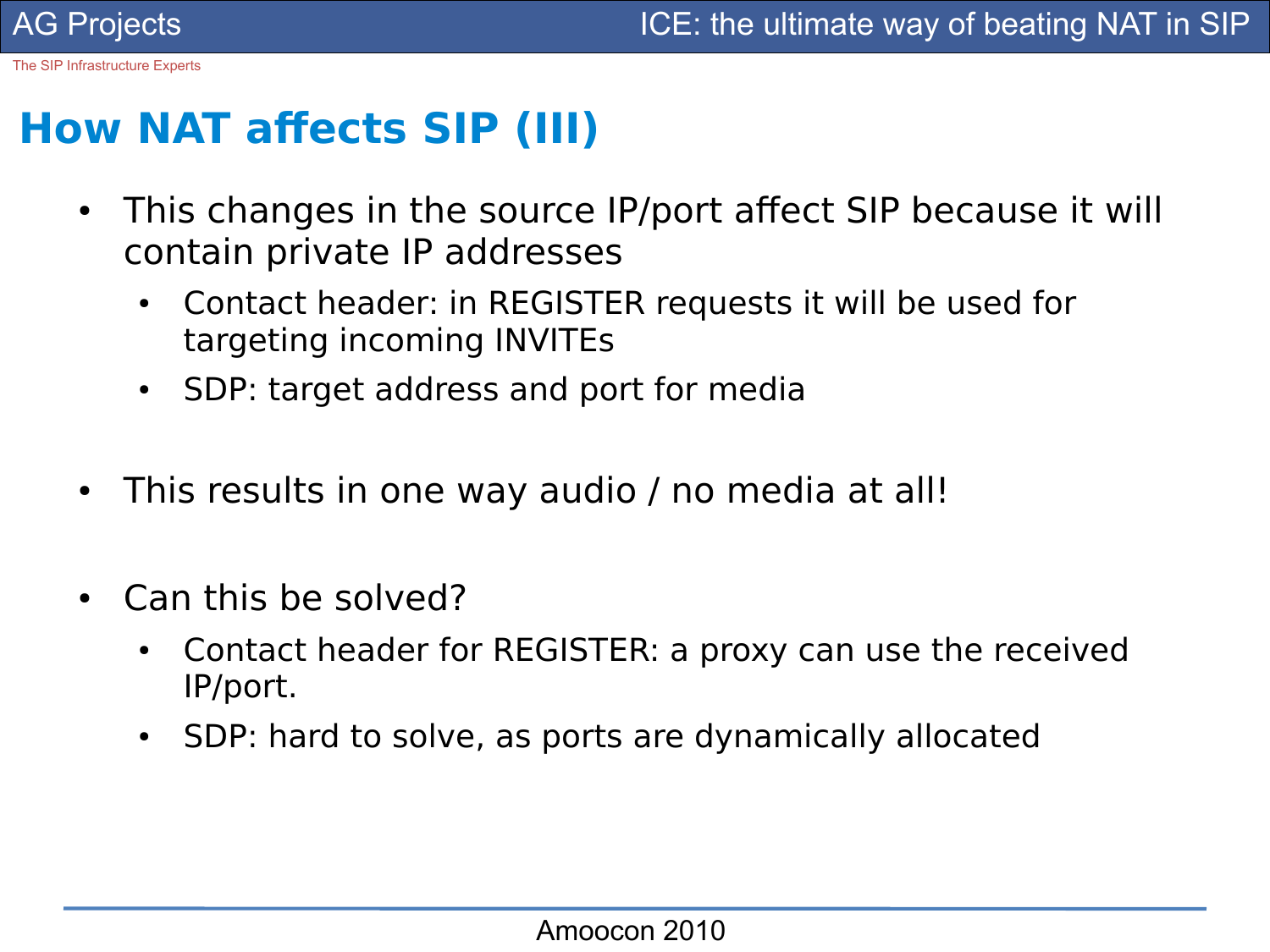#### **How NAT afects SIP (IV)**

#### **INVITE sip:3333@sip2sip.info SIP/ 2.0**

Via: SIP/2.0/UDP 192.168.99.23:49919;rport;branch=z9hG4bKPj.OB8RPYvcZIaBcu.uom4xvbsyw9RBwlW Max-Forwards: 70 From: "saul" <sip[:saghul@sip2sip.info>](mailto:saghul@sip2sip.info);tag=N0mSaBvIOXOLC0sNpJ9oJvrpJMuSeC8p To: <sip:[3333@sip2sip.info>](mailto:3333@sip2sip.info) **Contact: <sip[:dezruwmf@192.168.99.23:](mailto:dezruwmf@192.168.99.23)49919>** Call-ID: PQ4m4UxA9VHDJ.uLGXzKOQm-9ljIZGvH CSeq: 24149 INVITE Route: <sip:81.23.228.150;lr> Allow: SUBSCRIBE, NOTIFY, PRACK, INVITE, ACK, BYE, CANCEL, UPDATE, MESSAGE Supported: 100rel User-Agent: blink-0.18.2 Content-Type: application/sdp Content-Length: 387

#### $V=0$

o=- 3484383368 3484383368 IN IP4 192.168.99.23 s=blink-0.18.2 **c=IN IP4 192.168.99.23**

#### t=0 0

#### **m=audio 50076 RTP/AVP 0 8 9 101**

a=rtcp:50077 IN IP4 192.168.99.23 a=rtpmap:9 G722/8000 a=rtpmap:0 PCMU/8000 a=rtpmap:8 PCMA/8000 a=rtpmap:101 telephone-event/8000 a=fmtp:101 0-15 a=sendrecv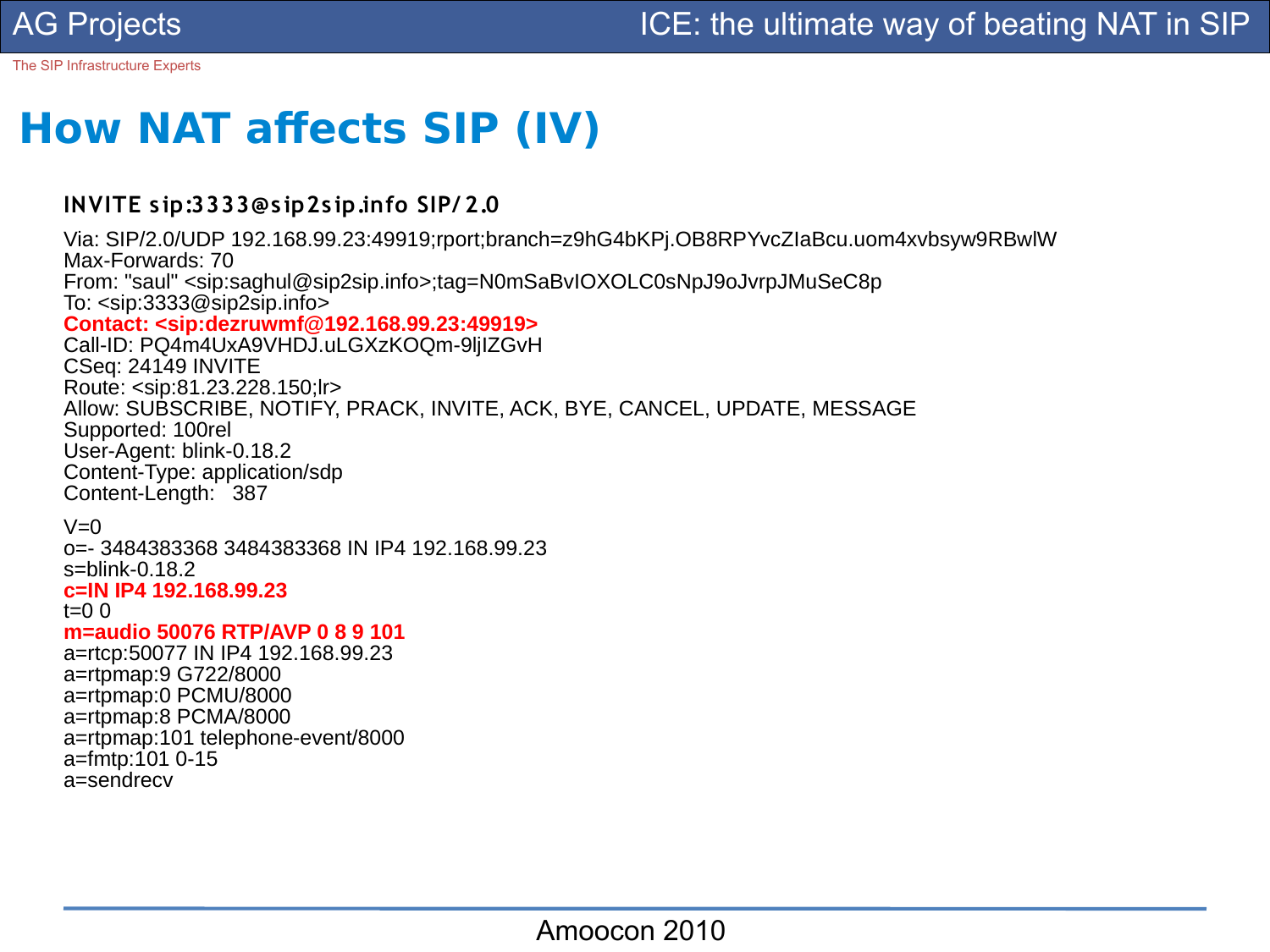#### **Solving the problem in the client**

- Clients may try to solve their NAT issue by using client-side NAT traversal techniques
	- Session Traversal Utilities for NAT (STUN) RFC 5389
	- Traversal Using Relays around NAT (TURN) RFC 5766
- However...
	- TURN hasn't been widely deployed
	- STUN can't be used in case of symmetric NAT
		- Most common type of NAT?
- Cooperation from the server side
	- Deployment of STUN/TURN servers
- Servers don't trust clients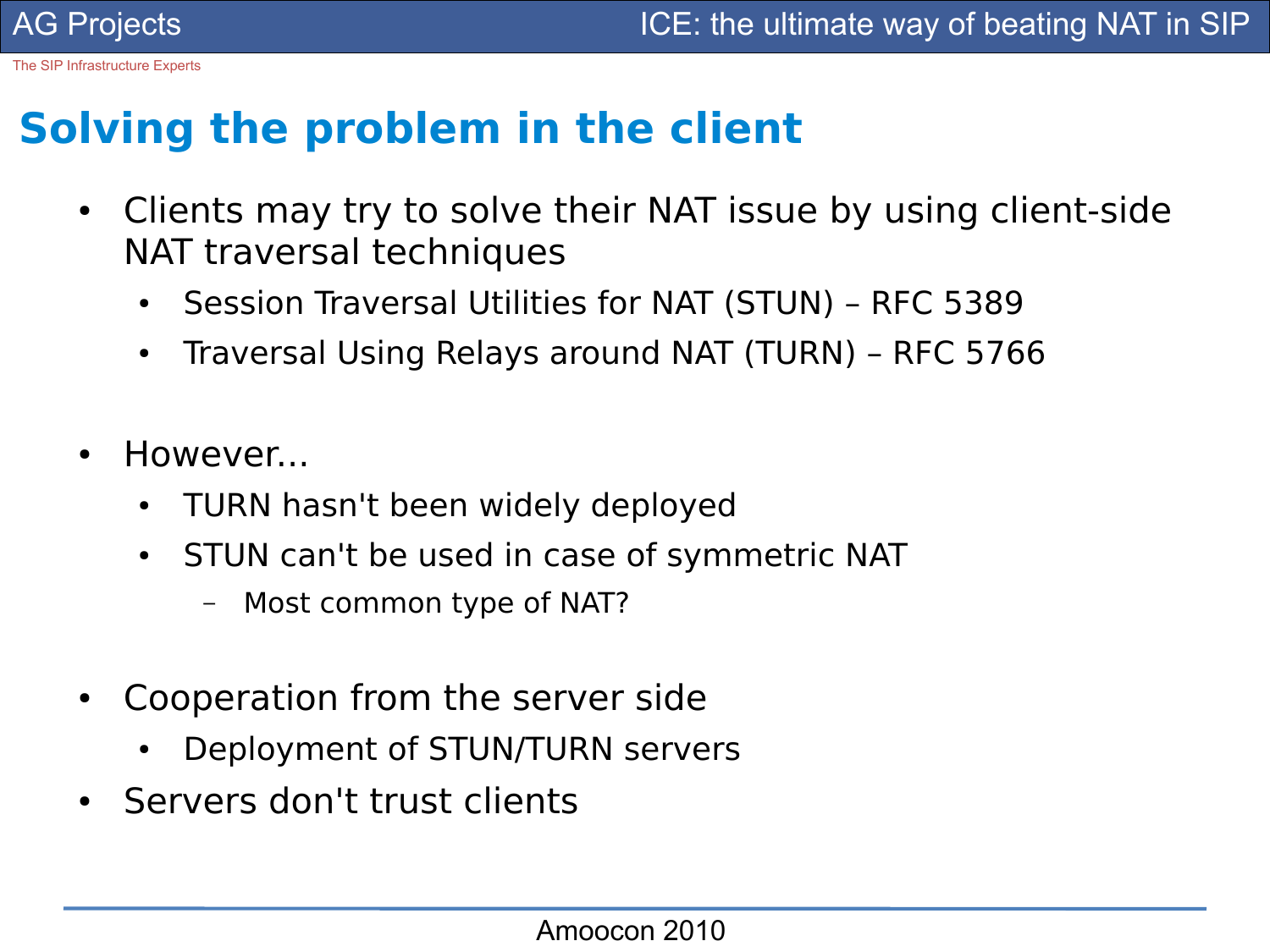#### **Solving the problem in the server**

- Insert a media relay in the path so that 2 way media works in the worst case
- SDP mangling
- Ugly hacks to avoid using a media relay every time
	- If both users come from the same network
	- Other local policies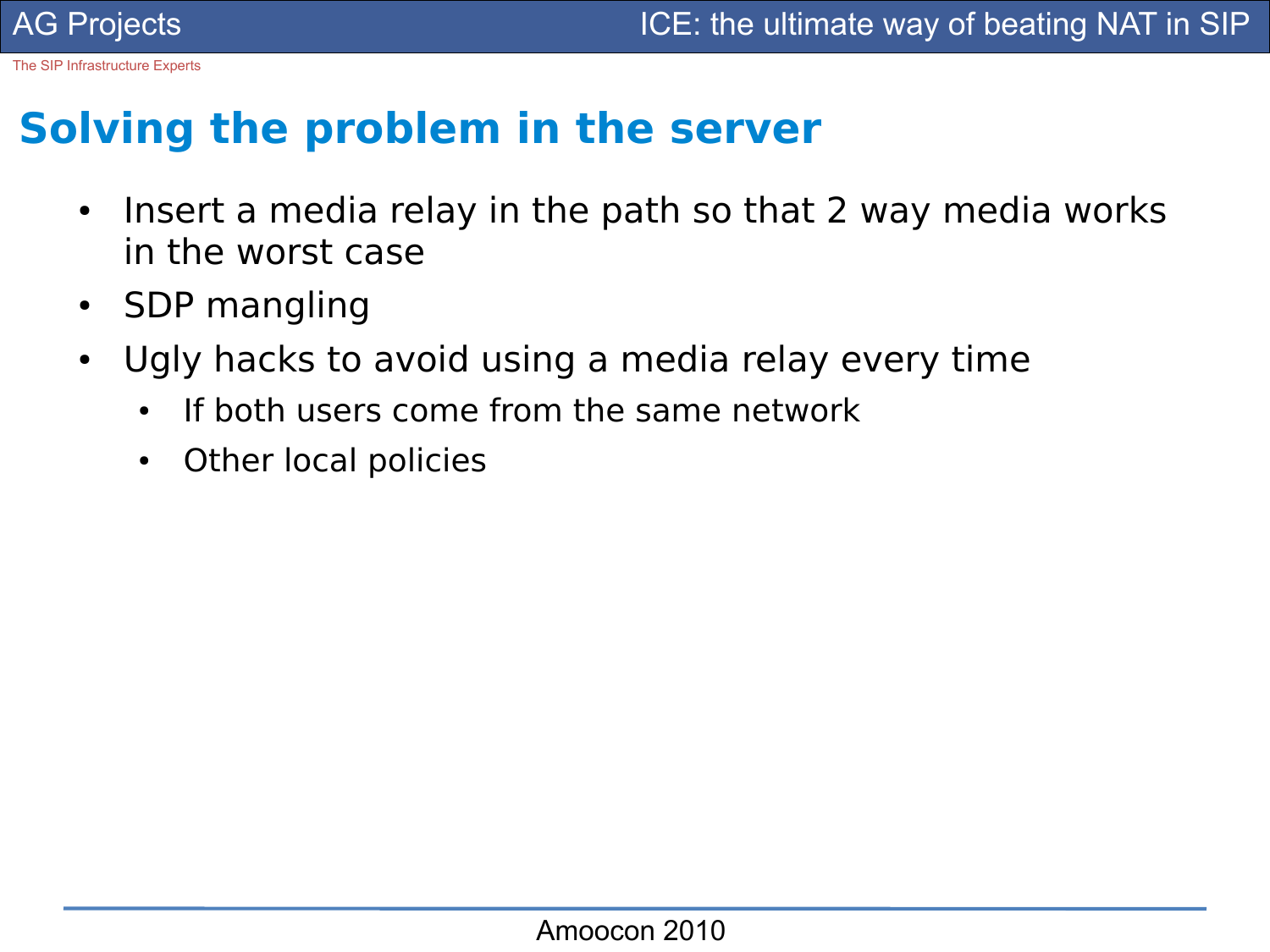AG Projects **ICE:** the ultimate way of beating NAT in SIP

The SIP Infrastructure Experts

#### **Solving the problem in the server (II)**



Amoocon 2010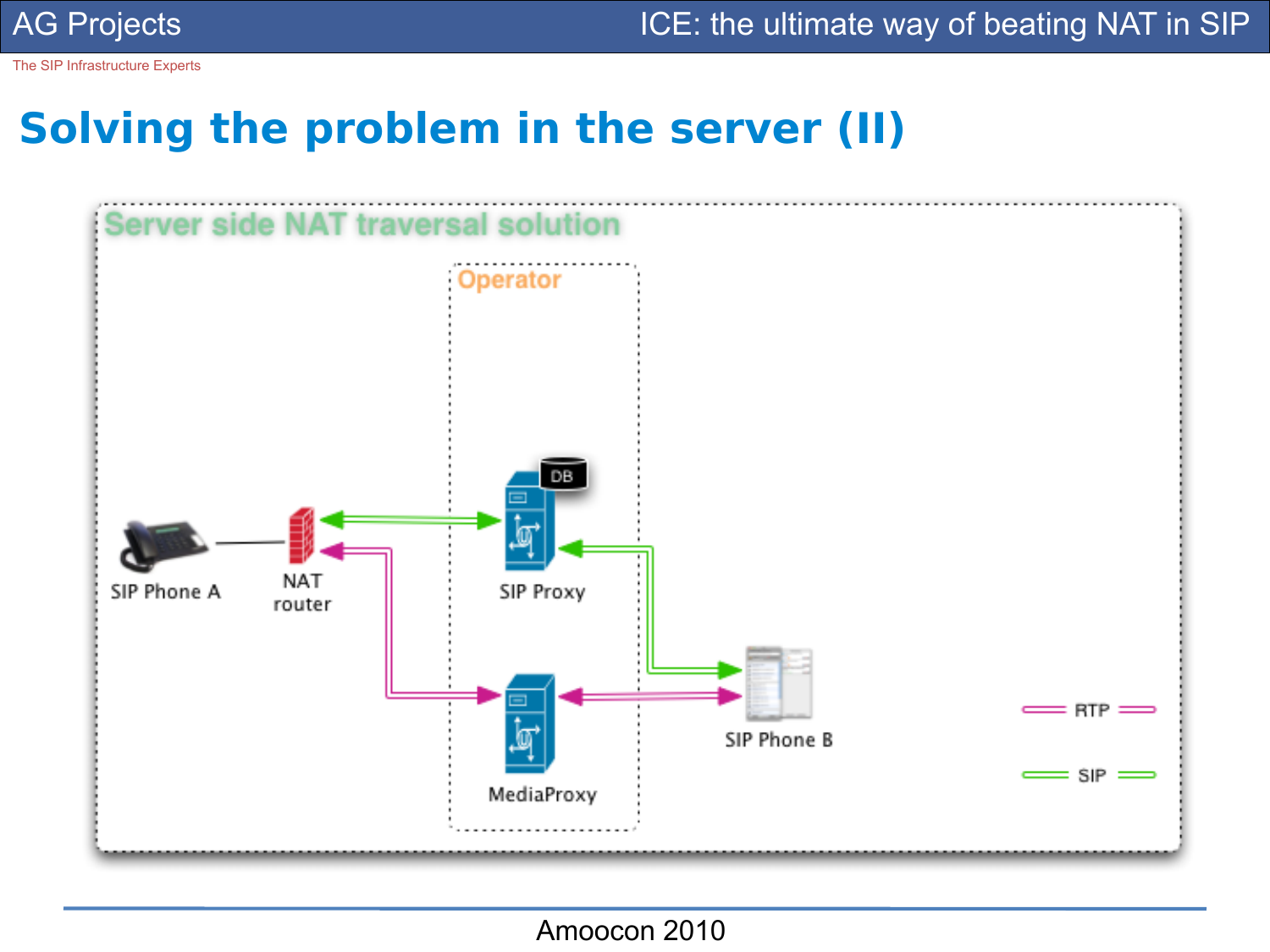# **ICE: the ultimate solution!**

- Interactive Connection Establishment
	- **RFC 5245**. Yes, it's an RFC!
- Combines client-side techniques with server support to find the most appropriate way of communicating with the other endpoint
	- $STUN + TURN$
- Media should only be relayed in the worst case
	- Both endpoints behind symmetric NATs
- Start sending media when it's guarantied that there will be a successful communication
- Clients don't need to know their NAT type
- **A complex protocol**
	- It took ICE 6 years to become an RFC!
	- Not many fully capable ICE clients... but you can Blink! :)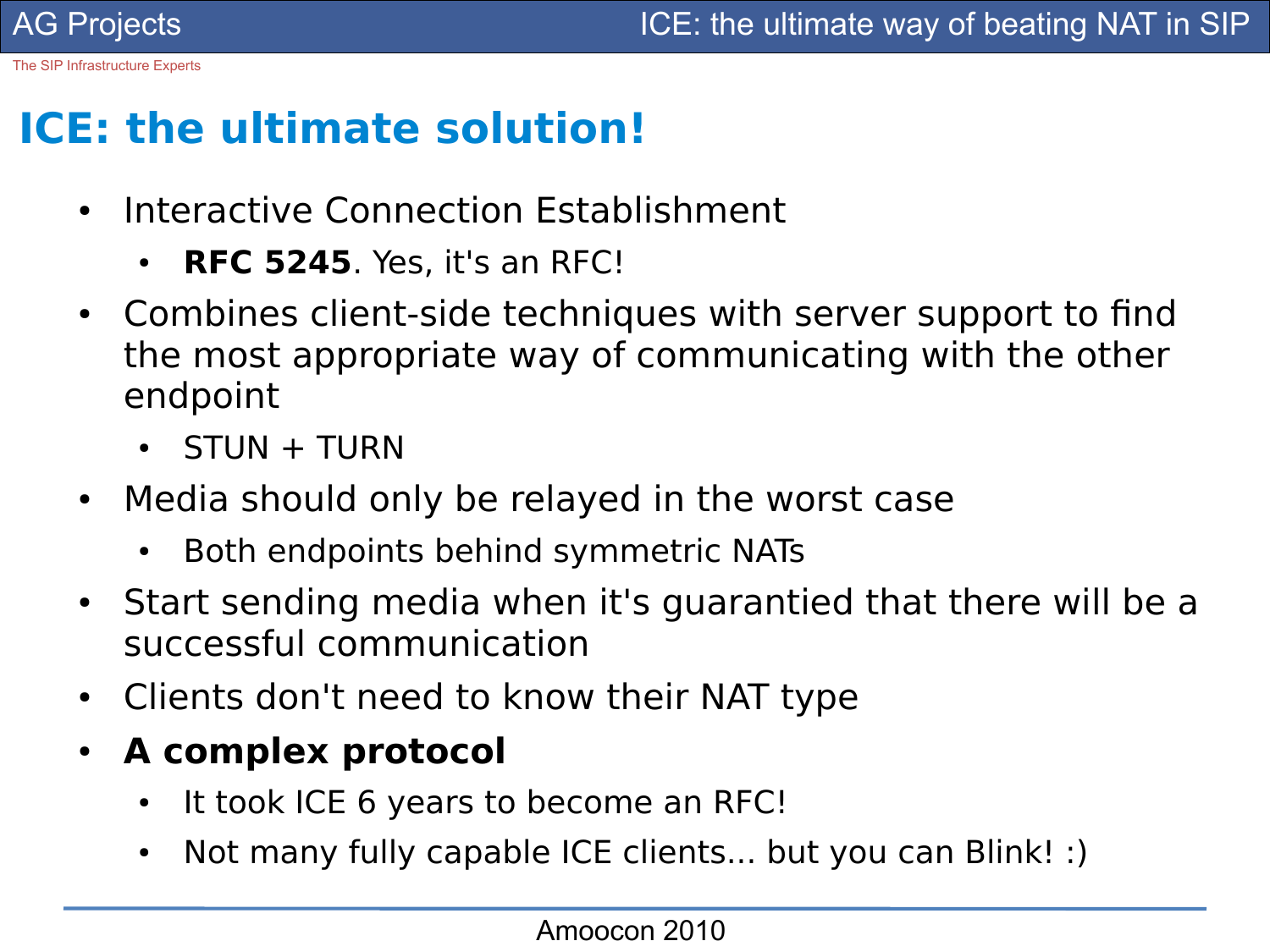## **ICE Step 1: Allocation**

- Before sending the INVITE
- Gather all possible **candidates**
- Candidate types
	- Host candidates: machines local network interfaces
	- Server reflexive candidates: learnt by using STUN
	- Relayed candidates: allocated with STUN Relay Usage requests (RFC 5766)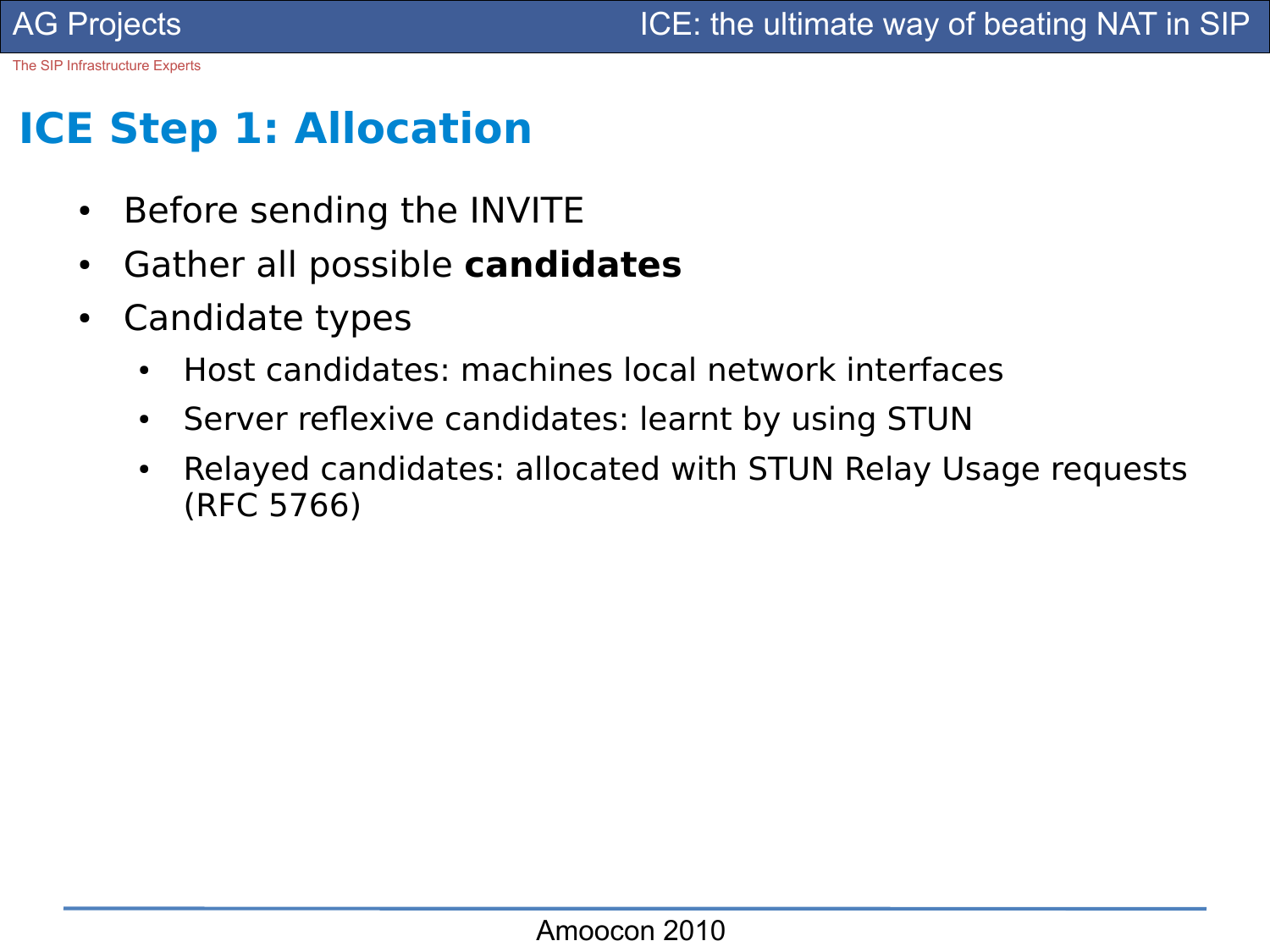## **ICE Step 2: Prioritization**

**priority** = (2^24)\*(type preference) +  $(2^8 \times 8^*)$ \*(local preference) + (2^0)\*(256 -componentID)

- **Type preference**: Depends on candidate type (0 for relayed candidate, 126 for host candidate)
- **Local preference**: Local policy for selecting different priority if candidates are same type. Also IPv4 / IPv6.
- **Component ID: 1 for RTP, 2 for RTCP**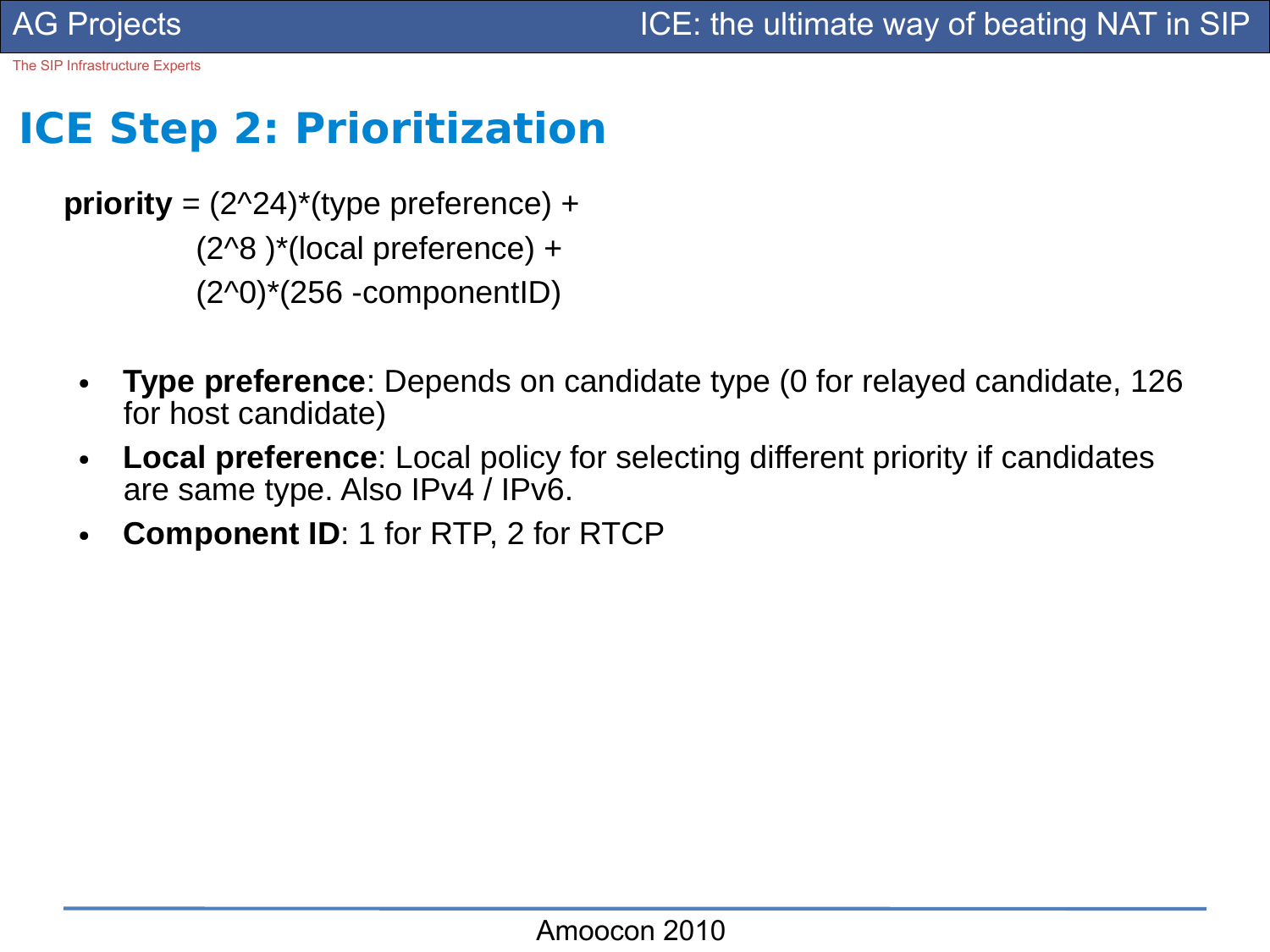# **ICE Step 3: Ofer encoding**

 $V=0$ o=- 3484389594 3484389594 IN IP4 192.168.99.23 s=blink-0.18.2 c=IN IP4 192.168.99.23  $t=0.0$ m=audio 64249 RTP/AVP 104 103 102 9 0 8 101 a=rtcp:64250 IN IP4 62.131.6.55 a=rtpmap:104 speex/32000 a=rtpmap:103 speex/16000 a=rtpmap:102 speex/8000 a=rtpmap:9 G722/8000 a=rtpmap:0 PCMU/8000 a=rtpmap:8 PCMA/8000 a=rtpmap:101 telephone-event/8000 a=fmtp:101 0-15 a=ice-ufrag:241ffa10 a=ice-pwd:2f5a42f7 a=candidate:Sc0a86317 1 UDP 1694498815 62.131.6.55 64249 typ srf x raddr 192.168.99.23 rport 49306 a=candidate:Hc0a86317 1 UDP 2130706431 192.168.99.23 49306 typ host a=candidate:Sc0a86317 2 UDP 1694498814 62.131.6.55 64250 typ srfl x raddr 192.168.99.23 rport 49519 a=candidate:Hc0a86317 2 UDP 2130706430 192.168.99.23 49519 typ host a=sendrecv ICE attributes ICE candidates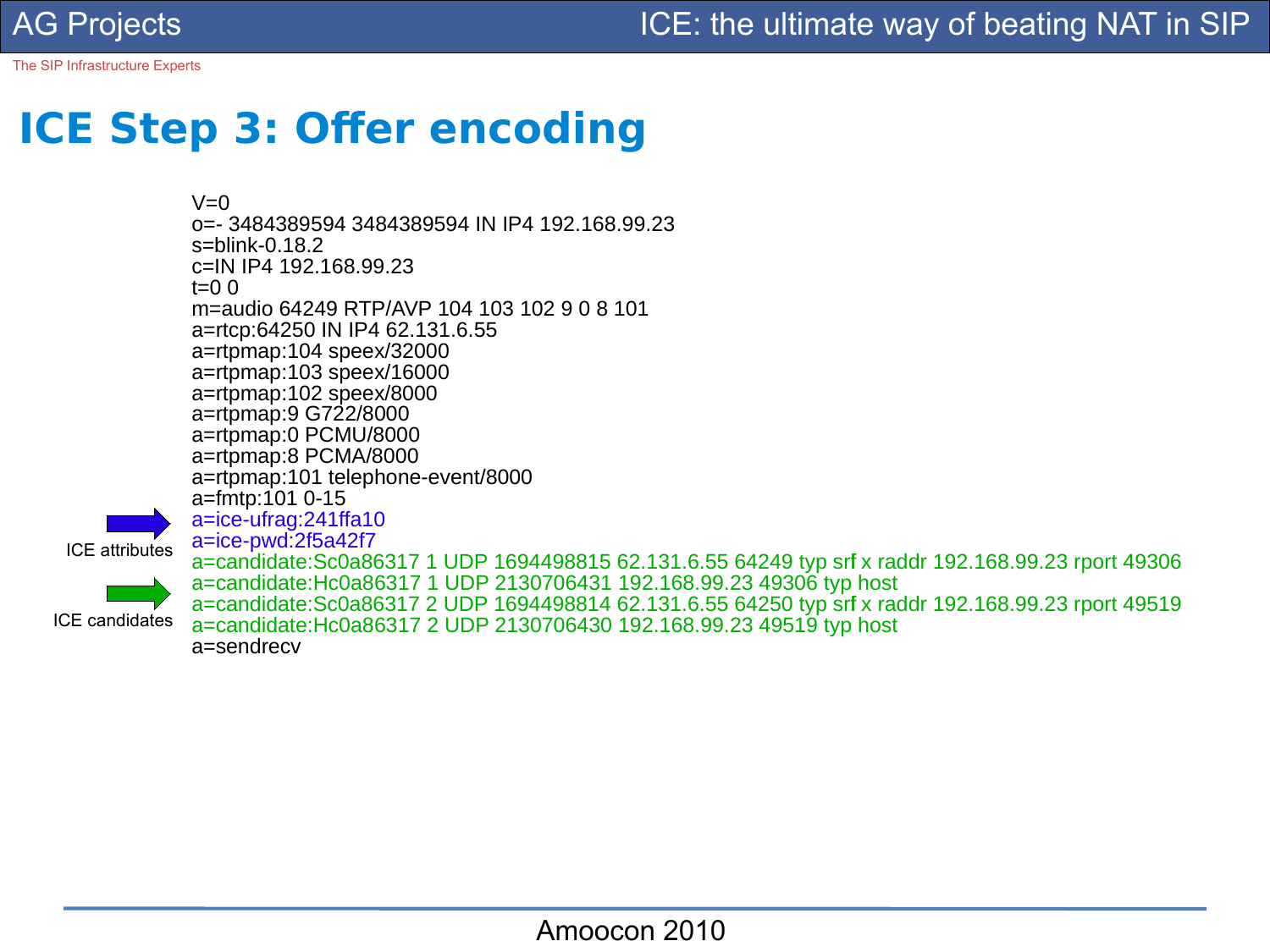# **ICE Step 3: Offer encoding (II)**

#### **a=candidate:Sc0a86317 1 UDP 1694498815 62.131.6.55 64249 typ srfl x raddr 192.168.99.23 rport 49306**

- **Foundation** (Sc0a86317): Unique identif er for each candidate of the same type, same interface and STUN server (if applicable)
- **Component ID** (1): Identifi er, 1 for RTP, 2 for RTCP
- **Transport** (UDP): Candidate transport type
- **Priority** (1694498815): Priority for the given component
- **IP address and port** (62.131.6.55 64249): Component's IP and port
- **Type** (srf x): Component type
- **Related address** (raddr 192.168.99.23 rport 49306): Optional information: for relayed candidates it contains the server ref exive address and for server refl exive candidates it contains the host address.
- After encoding the offer it's sent out as a regular INVITE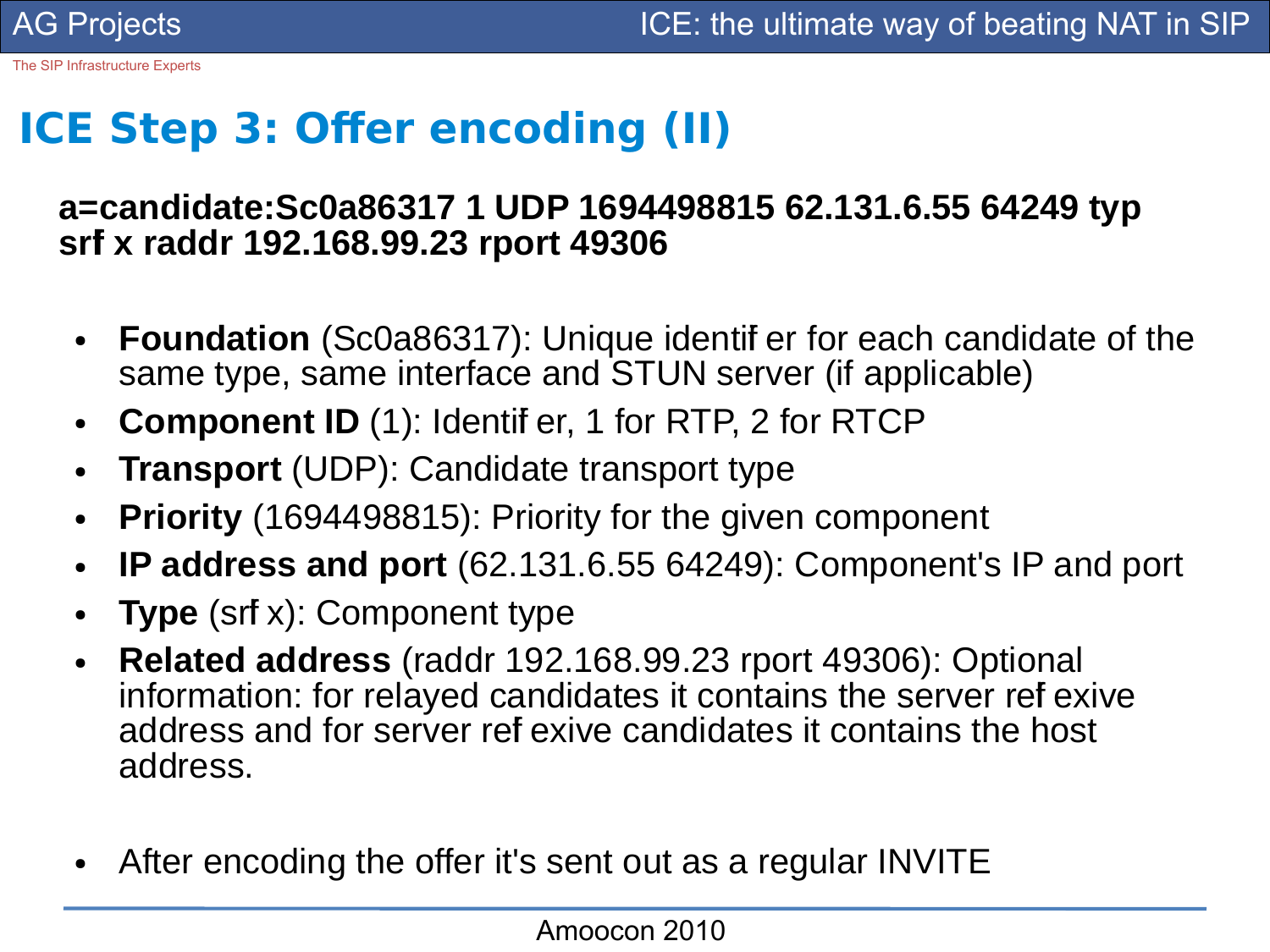#### **ICE Step 4: Allocation**

- The callee receives the offer and starts his own process.
	- Gather candidates
	- Prioritize
	- Encode SDP answer
	- Send 200 OK with SDP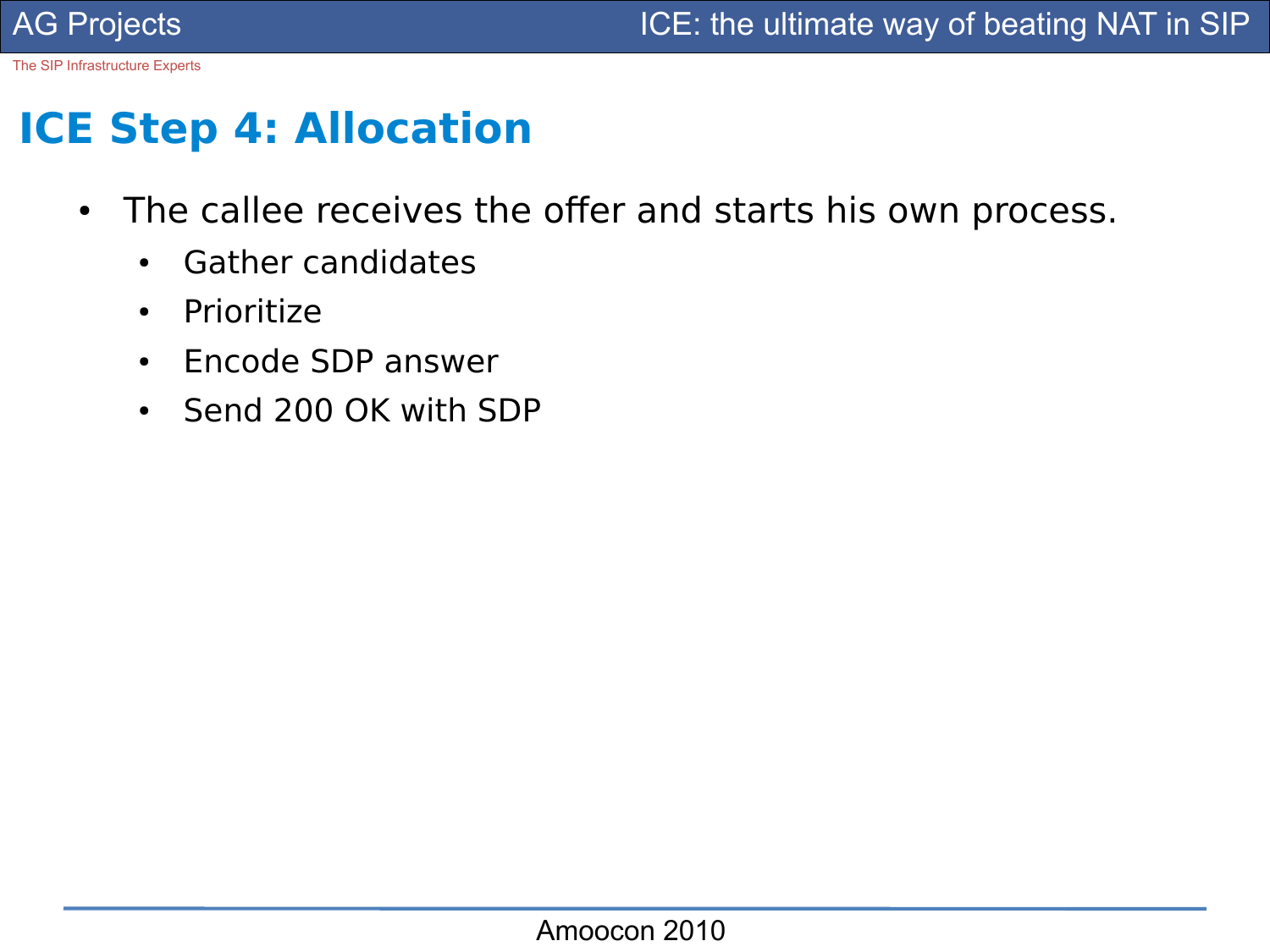## **ICE Step 5: Verifcation**

- Both parties have each other's candidates
- Each party pairs it's own local candidates with the candidates from the remote party
- List is pruned for duplicated candidates
	- Both endpoints will have the same list
- Each endpoints sends a connectivity check every 20ms
	- STUN Binding Request from the local candidate to the remote
	- The receiver generates an answer with the received IP and port included
	- If the response is received the check is successful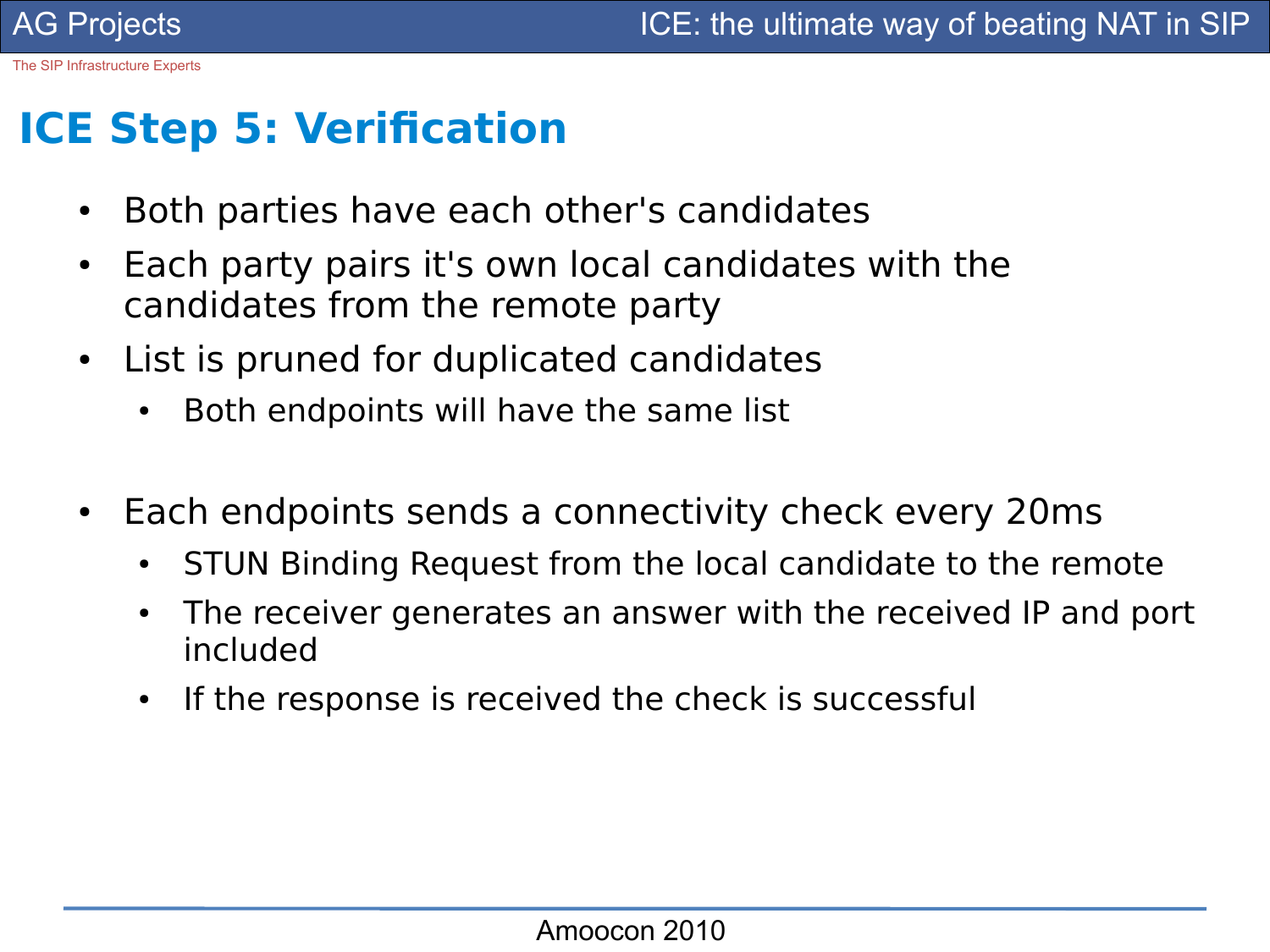### **ICE Step 5: Verifcation (II)**

- During the connectivity checks new candidates can be found
	- Peer reflexive candidates
	- P2P media is possible if **only one** of the parties if behind a symmetric NAT



Amoocon 2010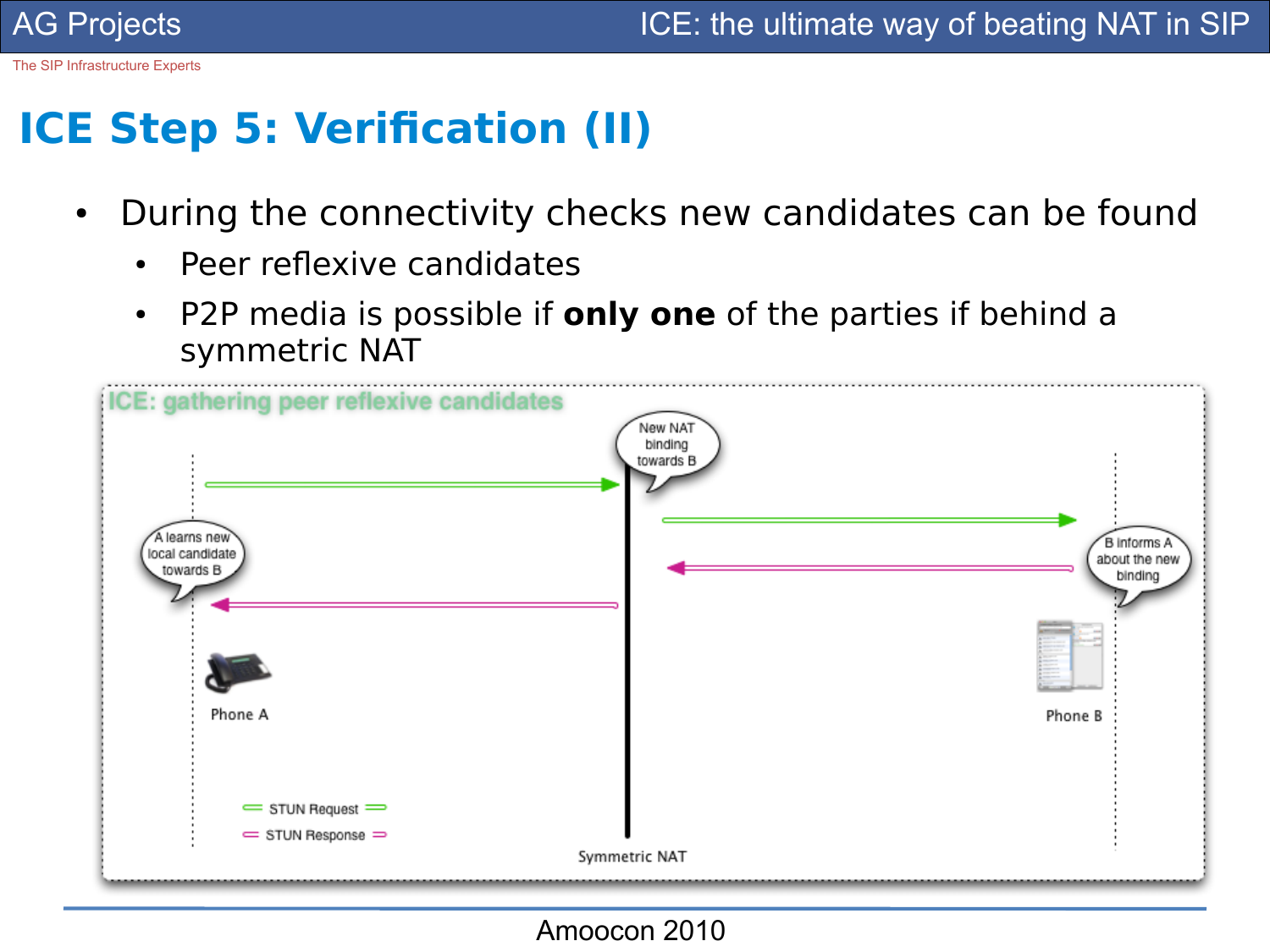# **ICE Step 6: Coordination + Communication**

- After all checks both endpoints will have the same set of valid candidates
- **All negotiation has taken place at the media level, through STUN**
- Controlling agent will decide which of the valid candidates to use
	- In ICE full implementations the offerer is the controlling agent
	- It will do a connectivity check again, but with a "use candidate" fag included in the STUN request
	- If check succeeds both endpoints know where to send media to each other :)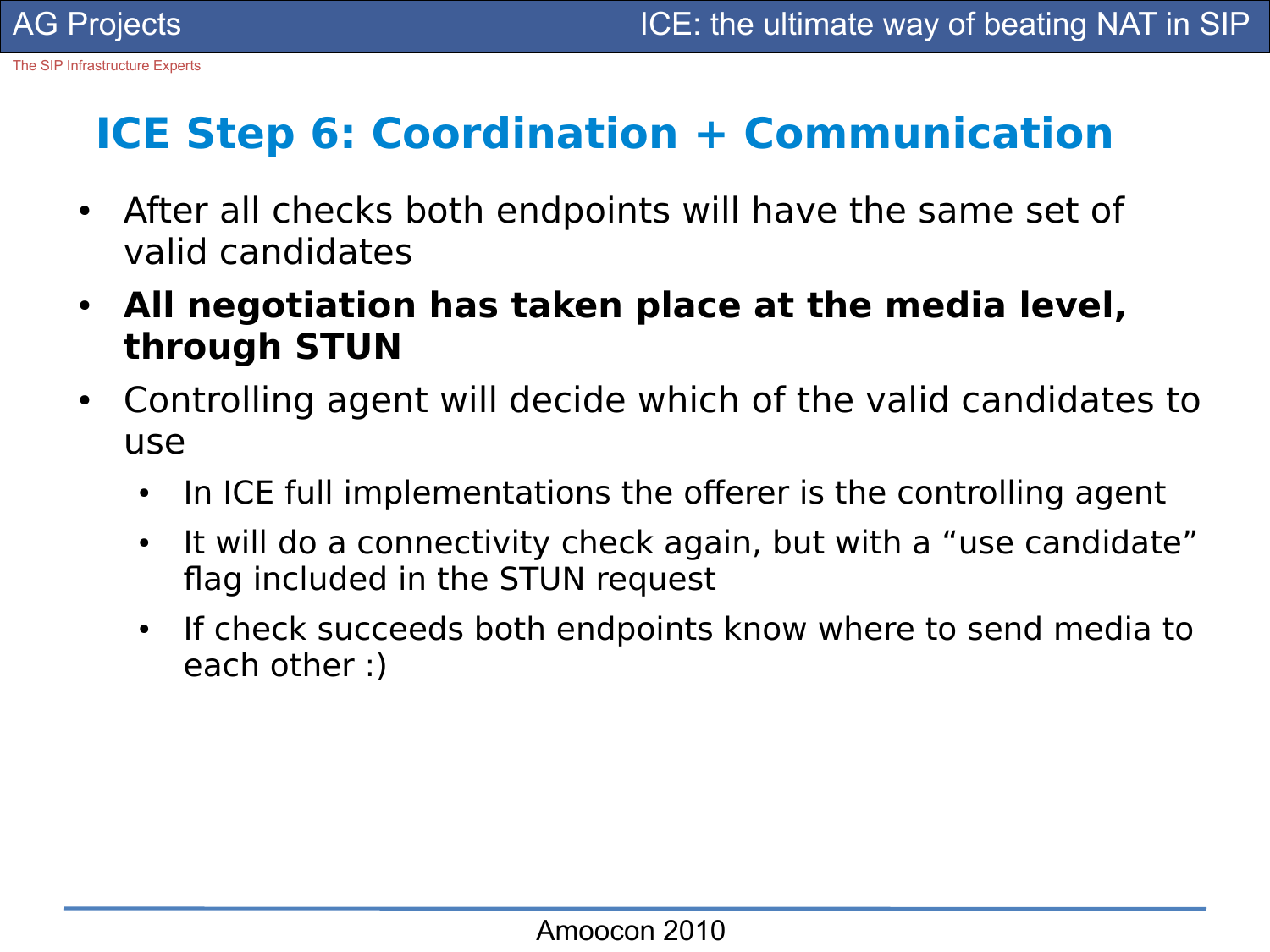#### **ICE Step 7: Confrmation**

- Negotiation took place at the media level
	- At SIP level we don't know where media is!
- If the transport address where the media is received changed due to ICE negotiation, a re-INVITE must be sent to update the status of any possible middle box.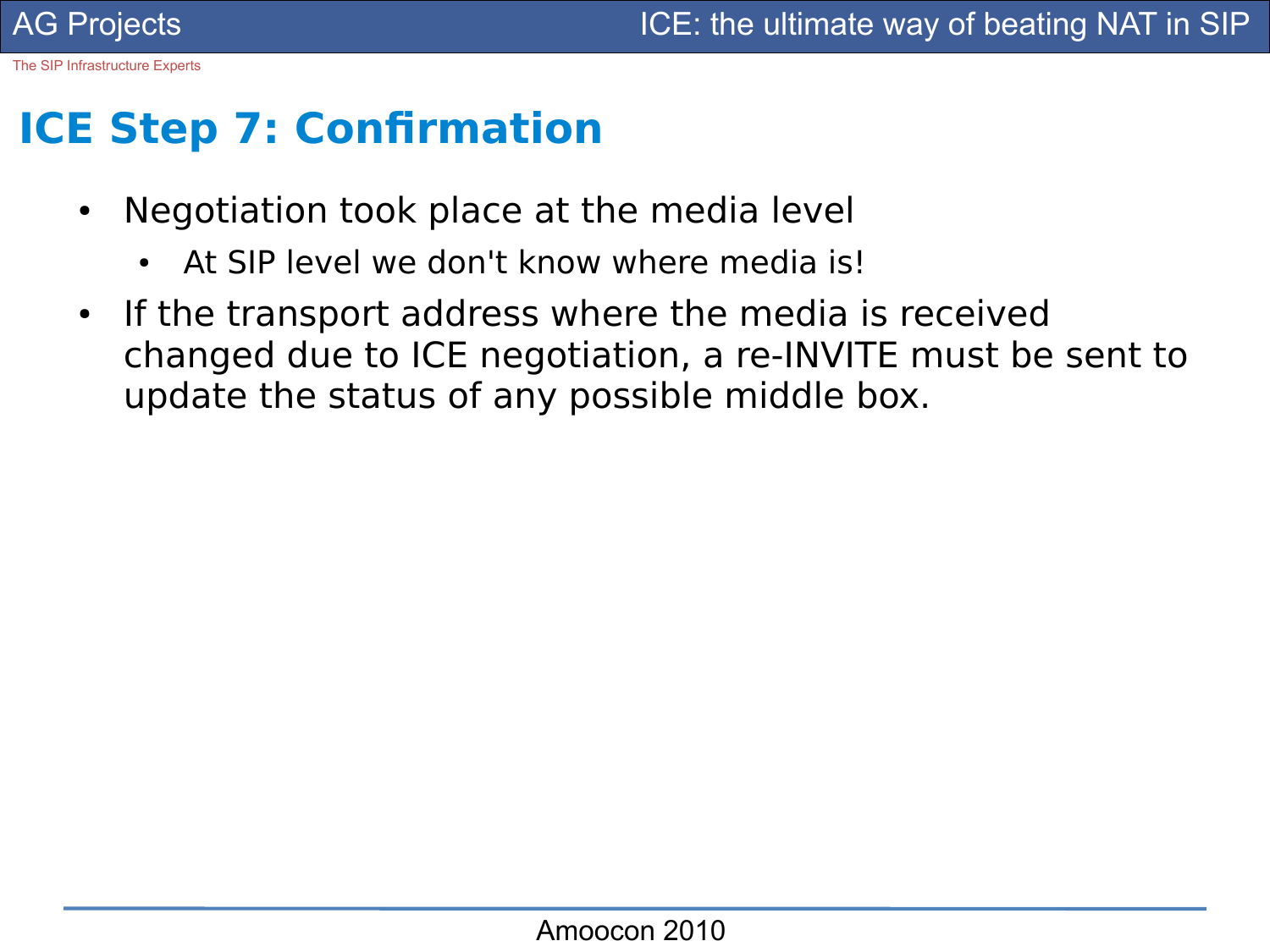#### **Why ICE doesn't didn't work**

- Currently SDP mangling  $+$  media relaying is the most common NAT traversal mechanism
- If a SIP proxy mangles the SDP without taking ICE into account the negotiation will be broken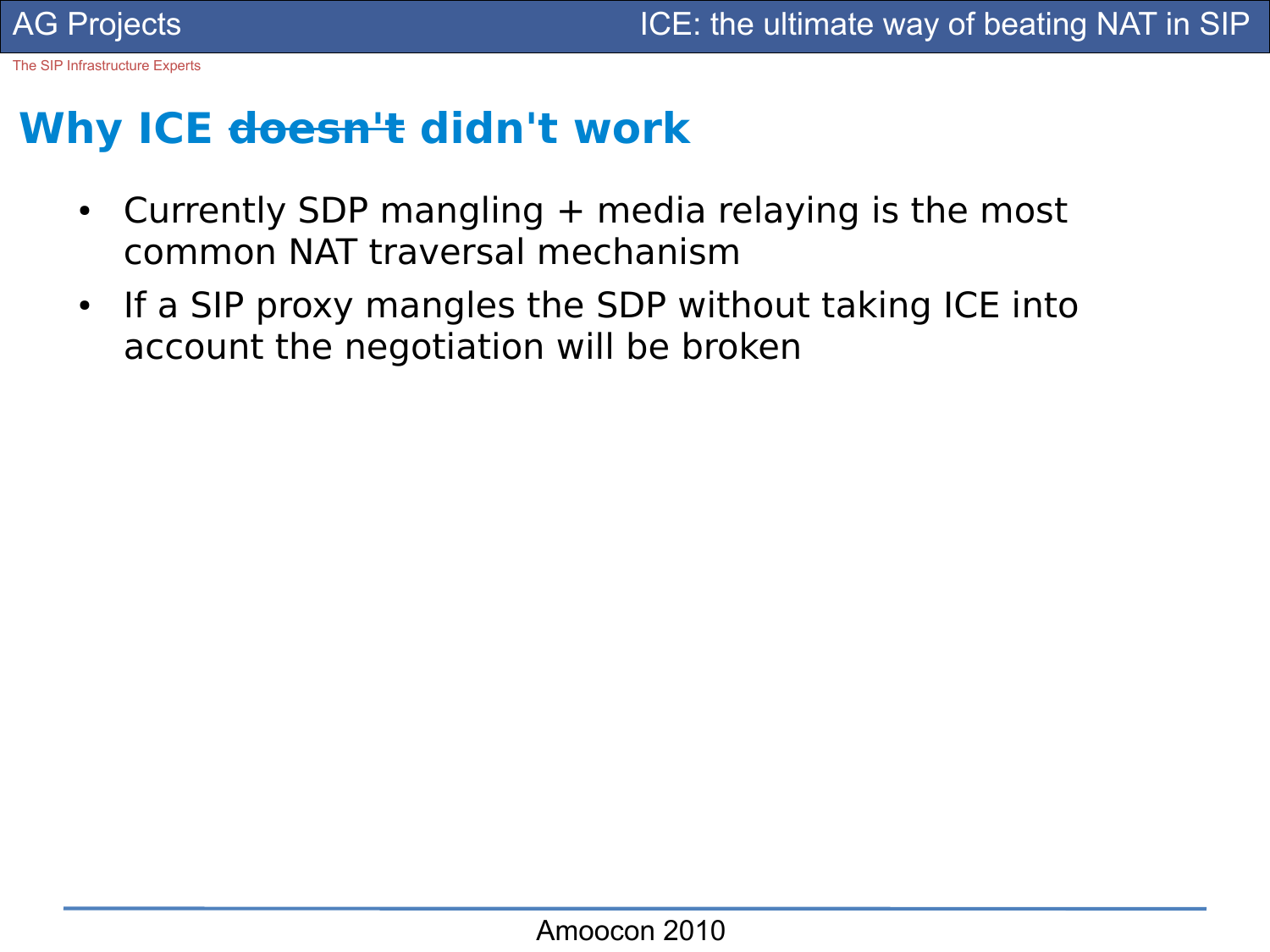### **Why ICE doesn't didn't work (II)**

 $V=0$ o=- 3484393780 3484393780 IN IP4 192.168.99.53 s=sipsimple 0.14.2 c=IN IP4 85.17.186.6  $t=0$   $\Omega$ m=audio 51354 RTP/AVP 9 8 101 a=rtcp:51355 IN IP4 85.17.186.6 a=rtpmap:9 G722/8000 a=rtpmap:8 PCMA/8000 a=rtpmap:101 telephone-event/8000 a=fmtp:101 0-15 a=ice-ufrag:76e08623 a=ice-pwd:4e2db26f a=candidate:Sc0a86335 1 UDP 1694498815 62.131.6.55 49732 typ srf x raddr 192.168.99.53 rport 51641 a=candidate:Hc0a86335 1 UDP 2130706431 192.168.99.53 51641 typ host a=candidate:Sc0a86335 2 UDP 1694498814 62.131.6.55 49733 typ srf x raddr 192.168.99.53 rport 40568 a=candidate:Hc0a86335 2 UDP 2130706430 192.168.99.53 40568 typ host a=sendrecv

- IP in the c line doesn't match any IP in the candidate list!
	- ICF mismatch!
- **OpenSIPS + MediaProxy will come to the rescue!**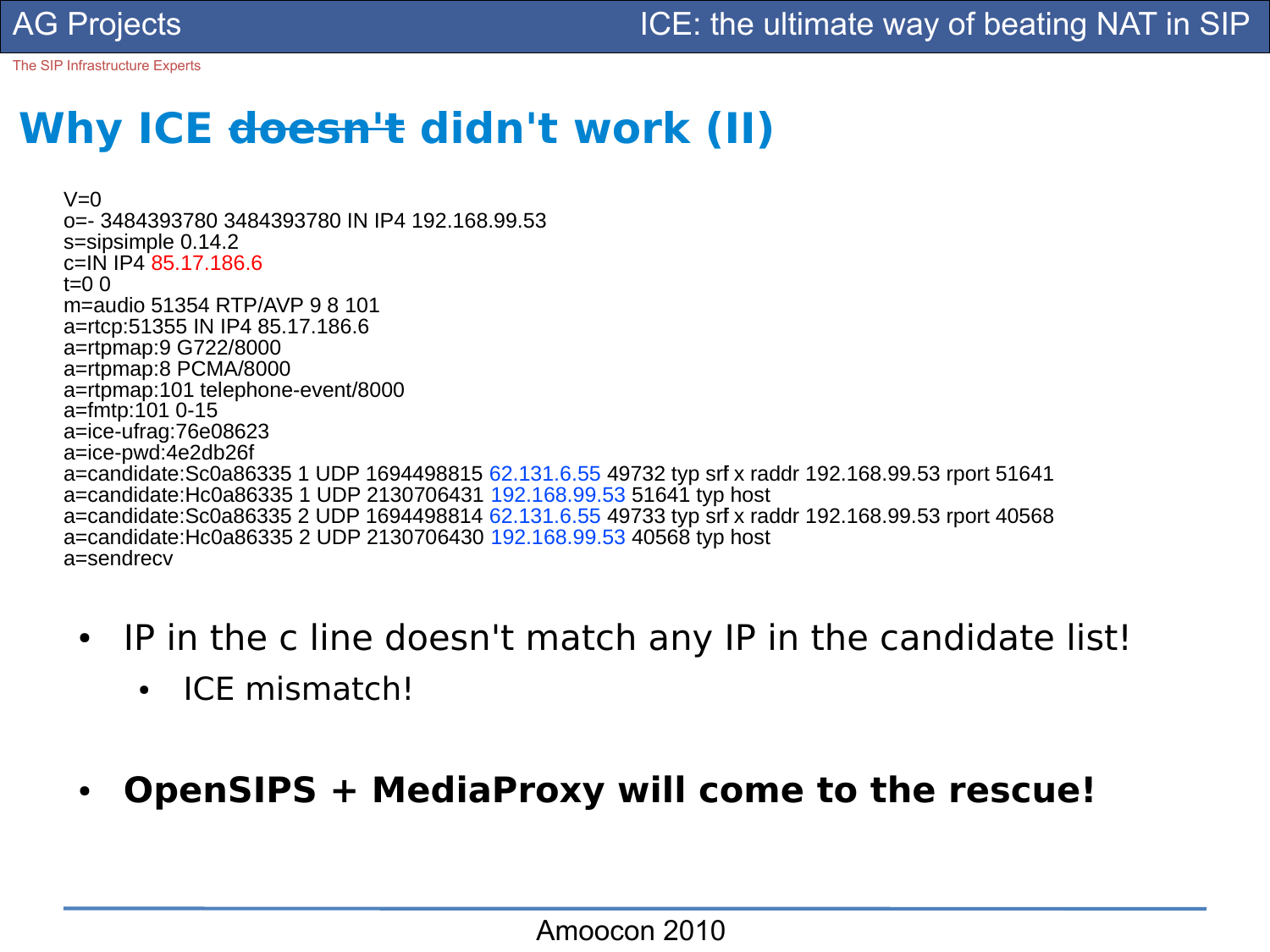# **Fixing ICE in the server**

- The server needs to be aware of ICE
	- Mangle necessary information in the SDP
	- Don't block STUN checks
	- Think about accounting!
- Tools that needed to be modified
	- OpenSIPS (http://opensips.org)
	- MediaProxy (http://mediaproxy.ag-projects.com)
	- CDRTool (http://cdrtool.ag-projects.com)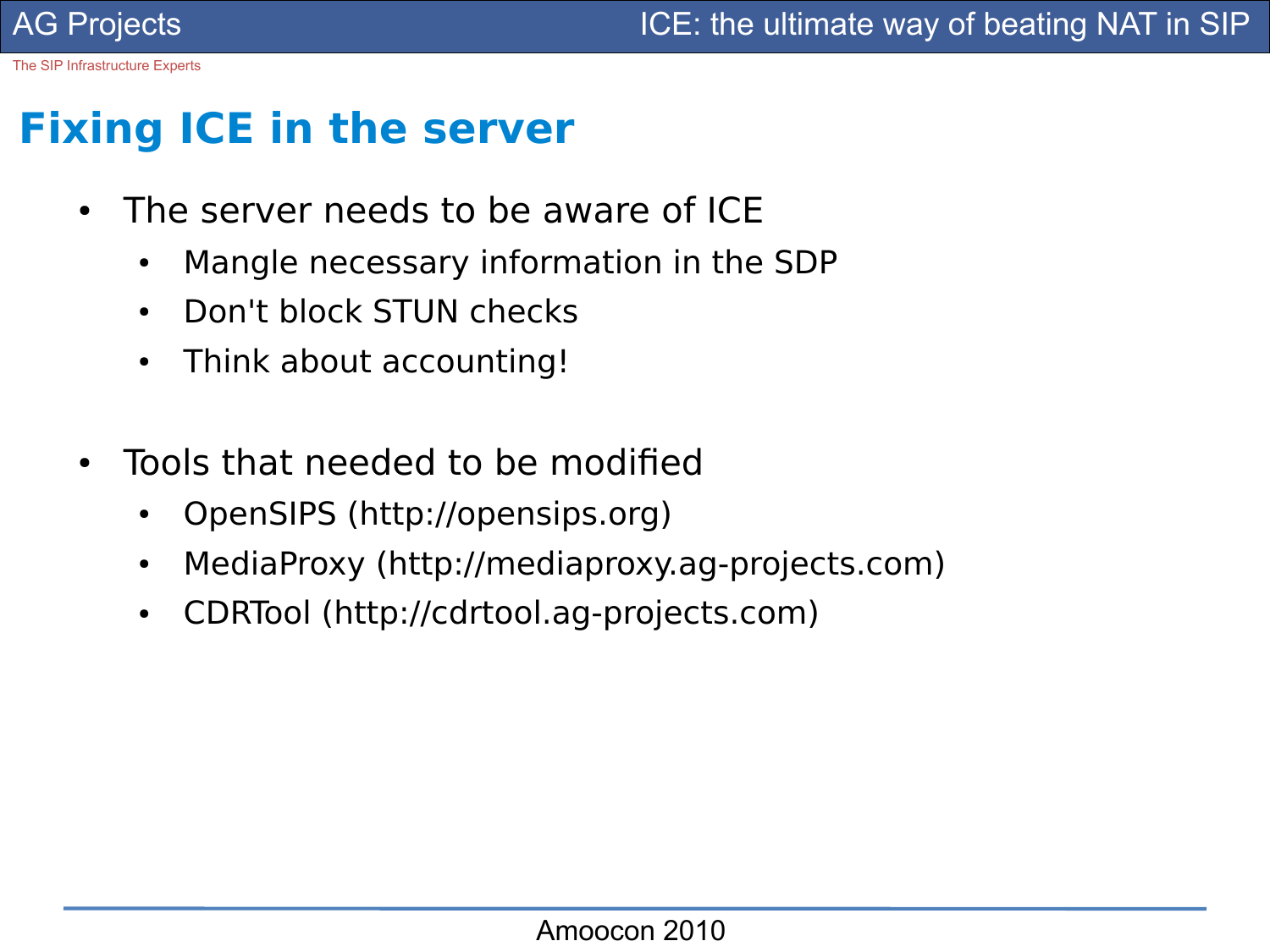#### **Fixing ICE in the server: OpenSIPS**

- Detect that a request is offering ICE
- Allow the user to select if a ICE candidate should be inserted and the priority
- Allow the user to dynamically change the behavior though an AVP
- Complete design: http://mediaproxy.ag-projects.com/wiki/ICE

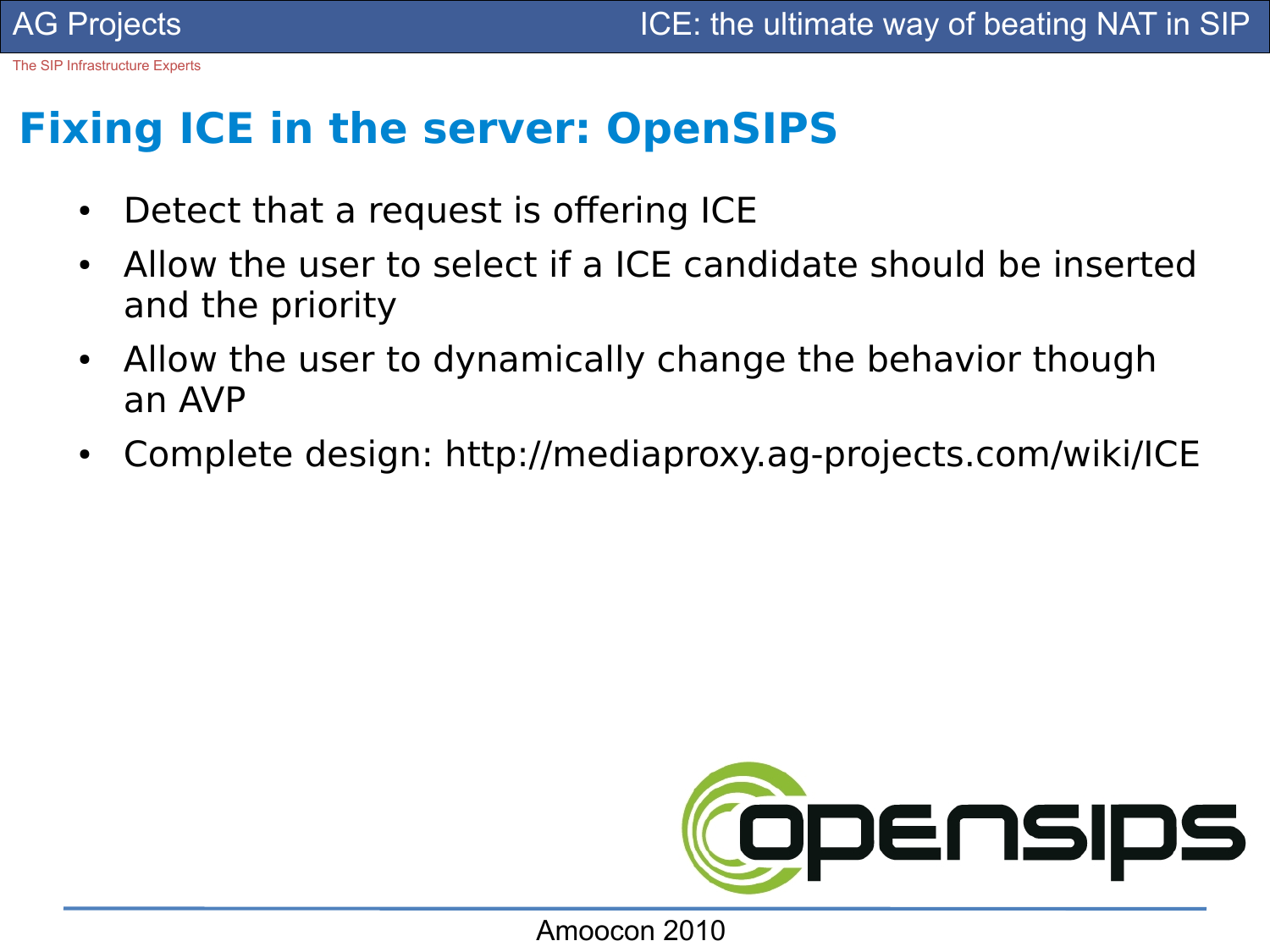## **Fixing ICE in the server: OpenSIPS (II)**

 $V=0$ o=- 3484393780 3484393780 IN IP4 192.168.99.53 s=sipsimple 0.14.2 **c=IN IP4 85.17.186.6**  $t=0$   $\Omega$ **m=audio 51354 RTP/AVP 9 8 101 a=rtcp:51355 IN IP4 85.17.186.6** a=rtpmap:9 G722/8000 a=rtpmap:8 PCMA/8000 a=rtpmap:101 telephone-event/8000 a=fmtp:101 0-15 a=ice-ufrag:76e08623 a=ice-pwd:4e2db26f **a=candidate:R6ba1155 1 UDP 16777215 85.17.186.6 51354 typ relay a=candidate:R6ba1155 2 UDP 16777214 85.17.186.6 51355 typ relay** a=candidate:Sc0a86335 1 UDP 1694498815 62.131.6.55 49732 typ srf x raddr 192.168.99.53 rport 51641 a=candidate:Hc0a86335 1 UDP 2130706431 192.168.99.53 51641 typ host a=candidate:Ha45450a 1 UDP 2130706431 10.69.69.10 51641 typ host a=candidate:Sc0a86335 2 UDP 1694498814 62.131.6.55 49733 typ srfl x raddr 192.168.99.53 rport 40568 a=candidate:Hc0a86335 2 UDP 2130706430 192.168.99.53 40568 typ host a=candidate:Ha45450a 2 UDP 2130706430 10.69.69.10 40568 typ host a=sendrecv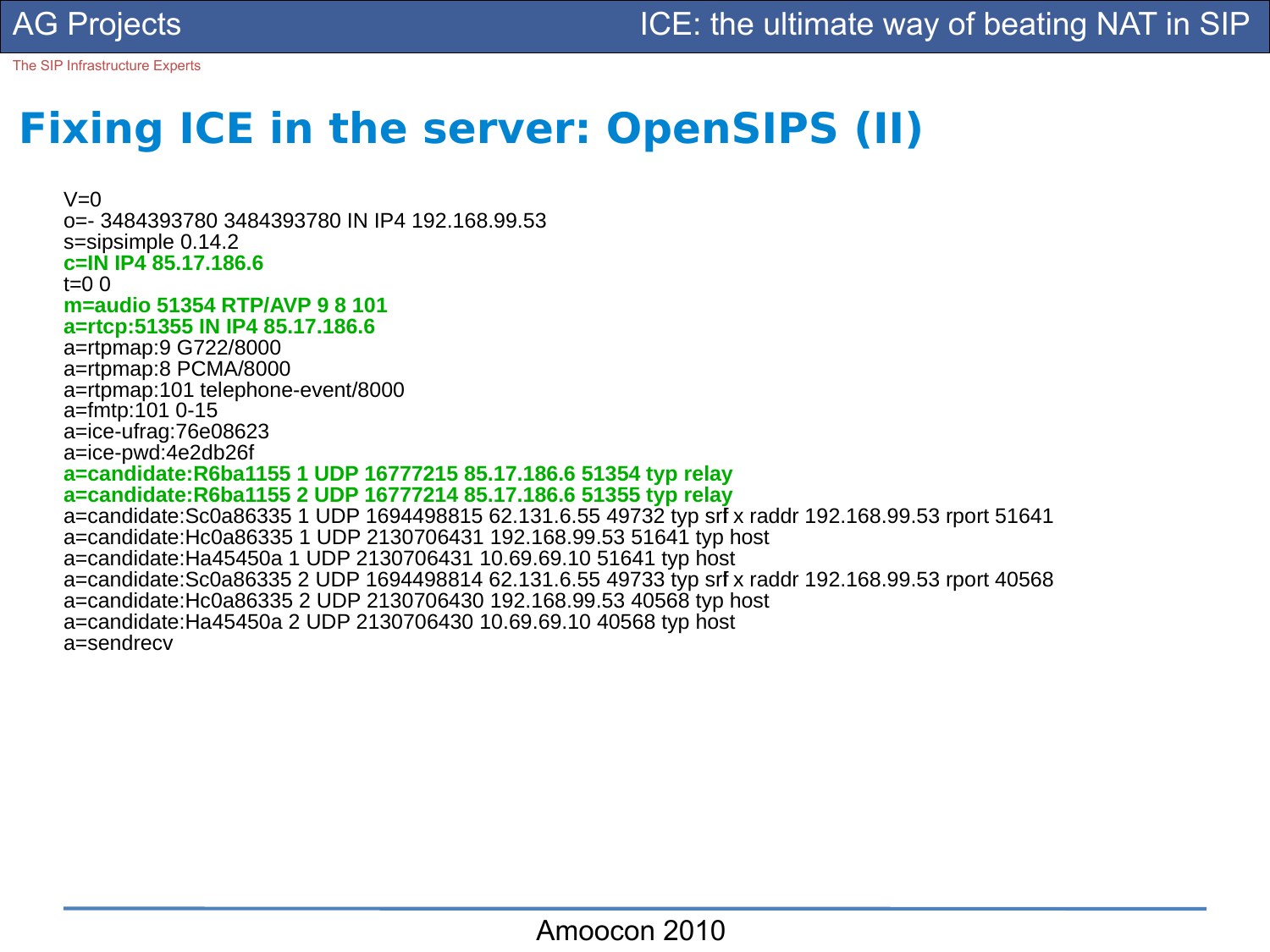#### **Fixing ICE in the server: MediaProxy**

- MediaProxy needs to be aware about ICE negotiation taking place
- **Ability to relay STUN requests**
- Bail out silently if it was not the chosen candidate
	- Both endpoints had ICE information in the SDP
	- STUN checks were received from both of them

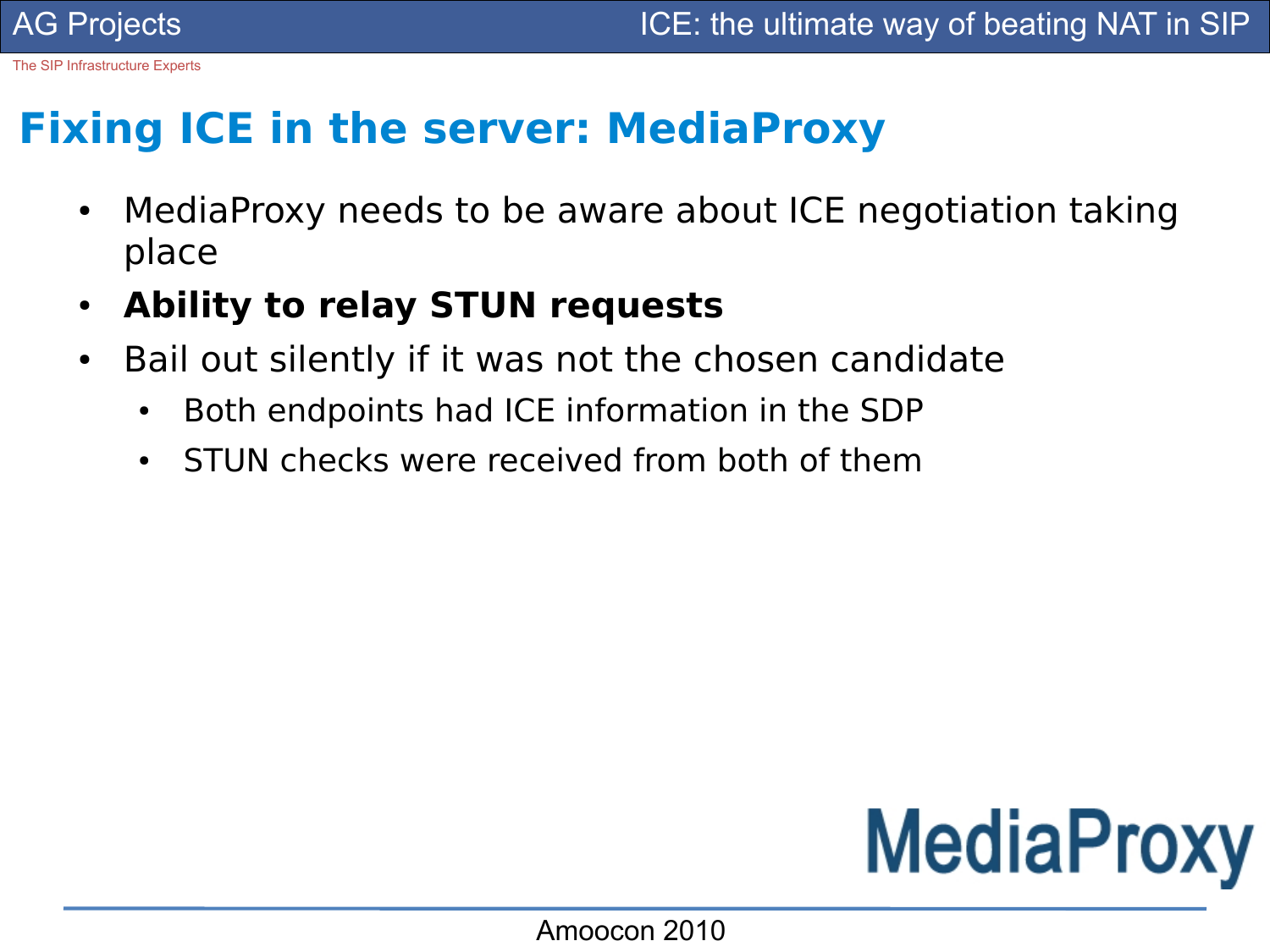#### **Fixing ICE in the server: MediaProxy (II)**



Amoocon 2010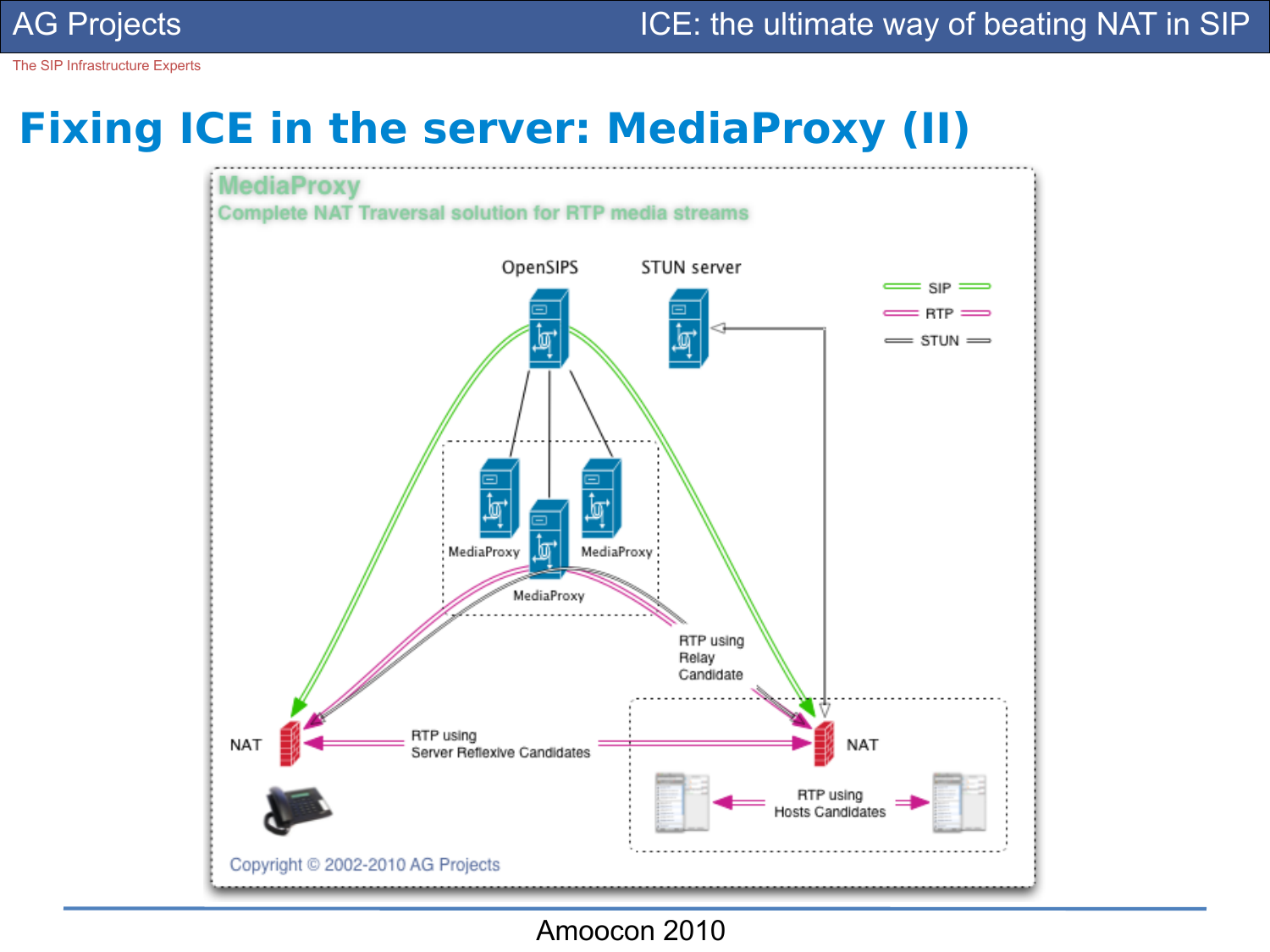#### **Fixing ICE in the server: recap**

- This solution was **successfully tested at past SIPit26**
- **OpenSIPS + MediaProxy** is the first software combination to fix ICE this way ever
- Software versions
	- OpenSIPS  $> = 1.6.2$ )
	- MediaProxy  $\ge$  = 2.4.2
	- CDRTool  $\geq$  = 7.1
- Free public platform available: **http://sip2sip.info**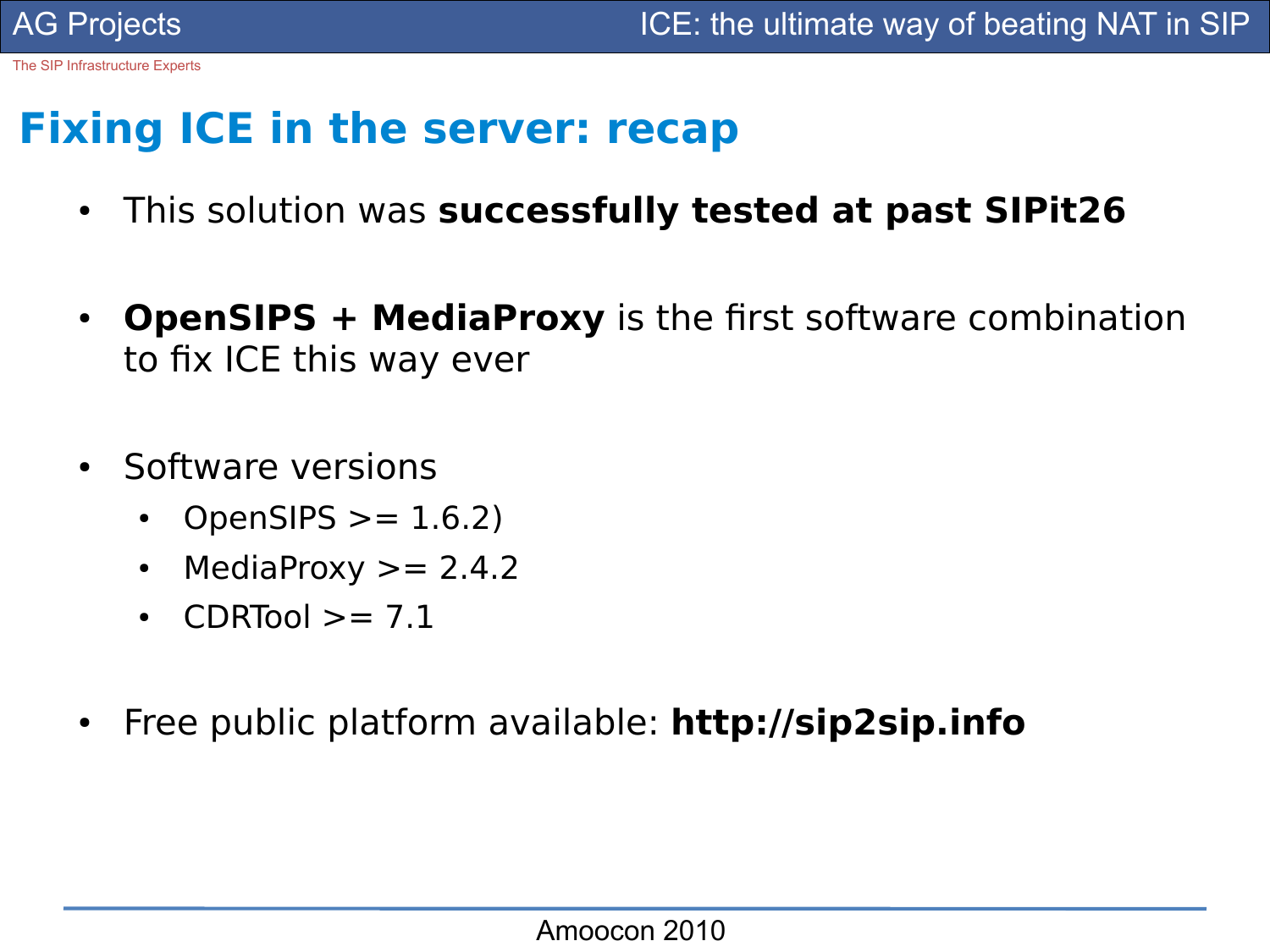#### **What about IPv6?**

- Adoption will not begin tomorrow!
	- Meantime: IPv6 in the backbones and IPv4 elsewhere
- Still, NATs won't disappear!
- ICE can be used to select between IPv6 and IPv4 candidates

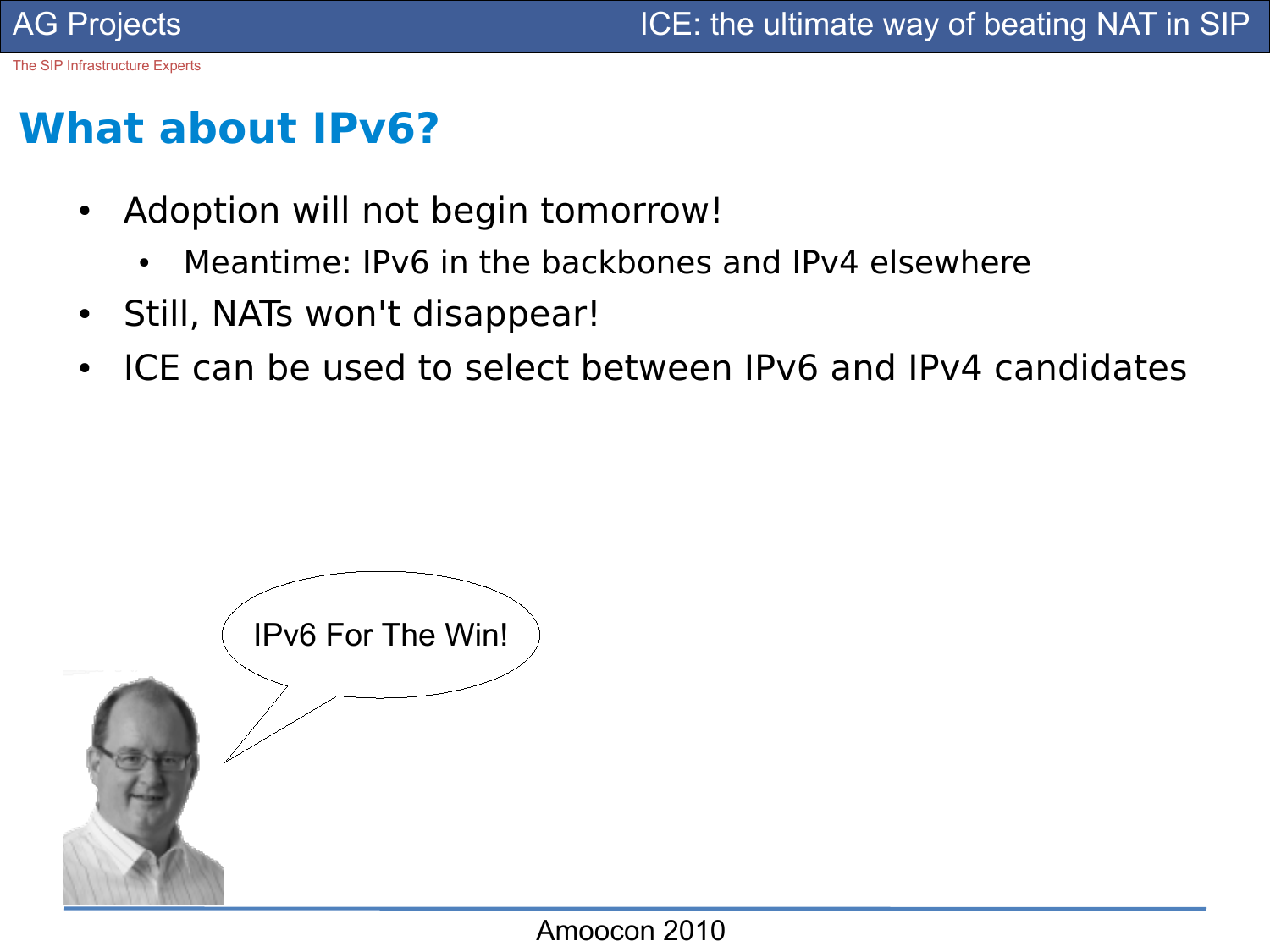#### **Recap**

- ICE will allow endpoints to try to communicate by all means
- Server cooperation is needed
	- STUN servers
	- Mangle all necessary information not to break ICE
- Published as an RFC!
	- Go and implement it!
- Operators will want ICE
	- Who will relay HD video calls?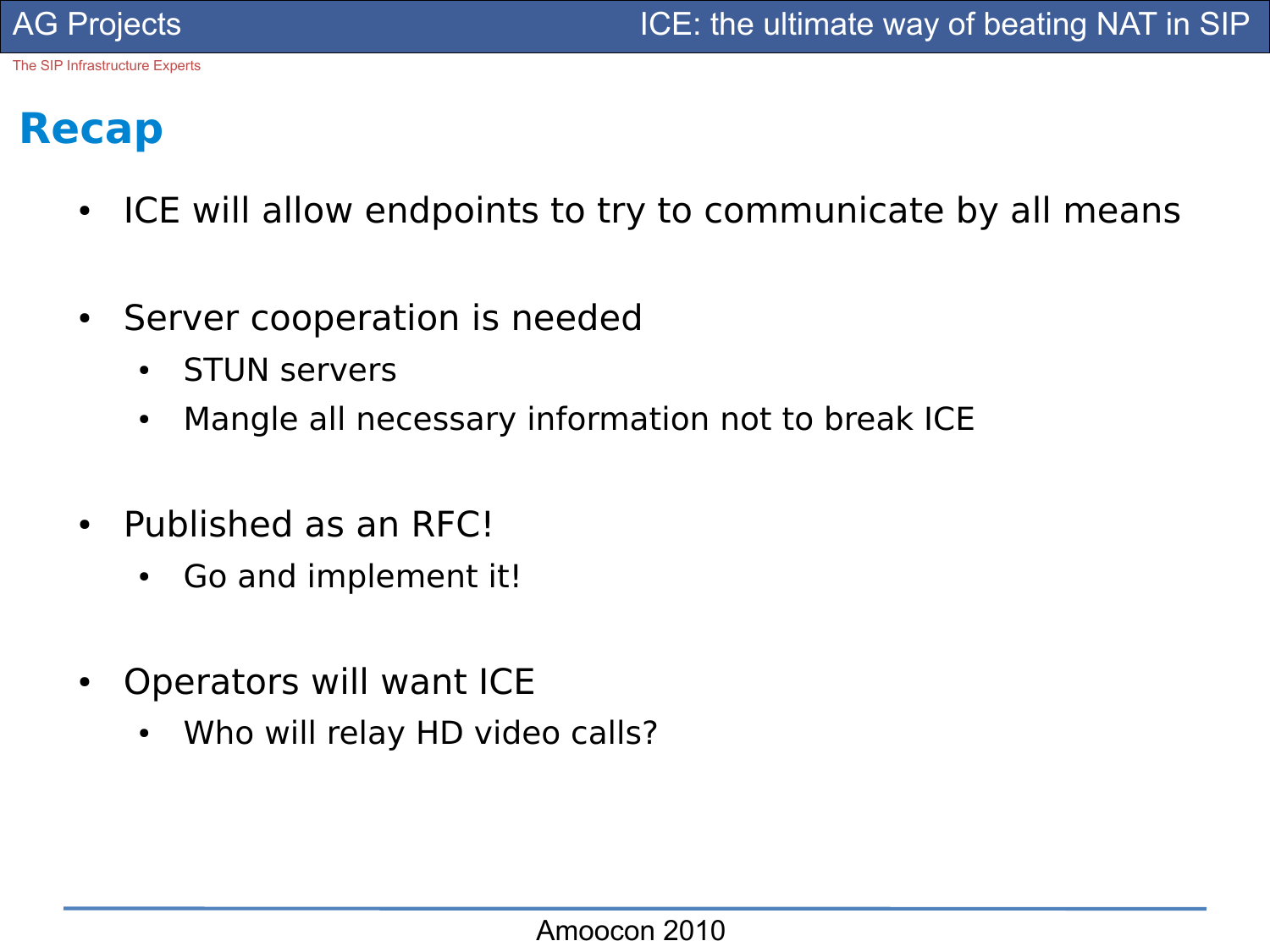AG Projects **ICE:** the ultimate way of beating NAT in SIP

The SIP Infrastructure Experts

#### **Questions?**



Amoocon 2010